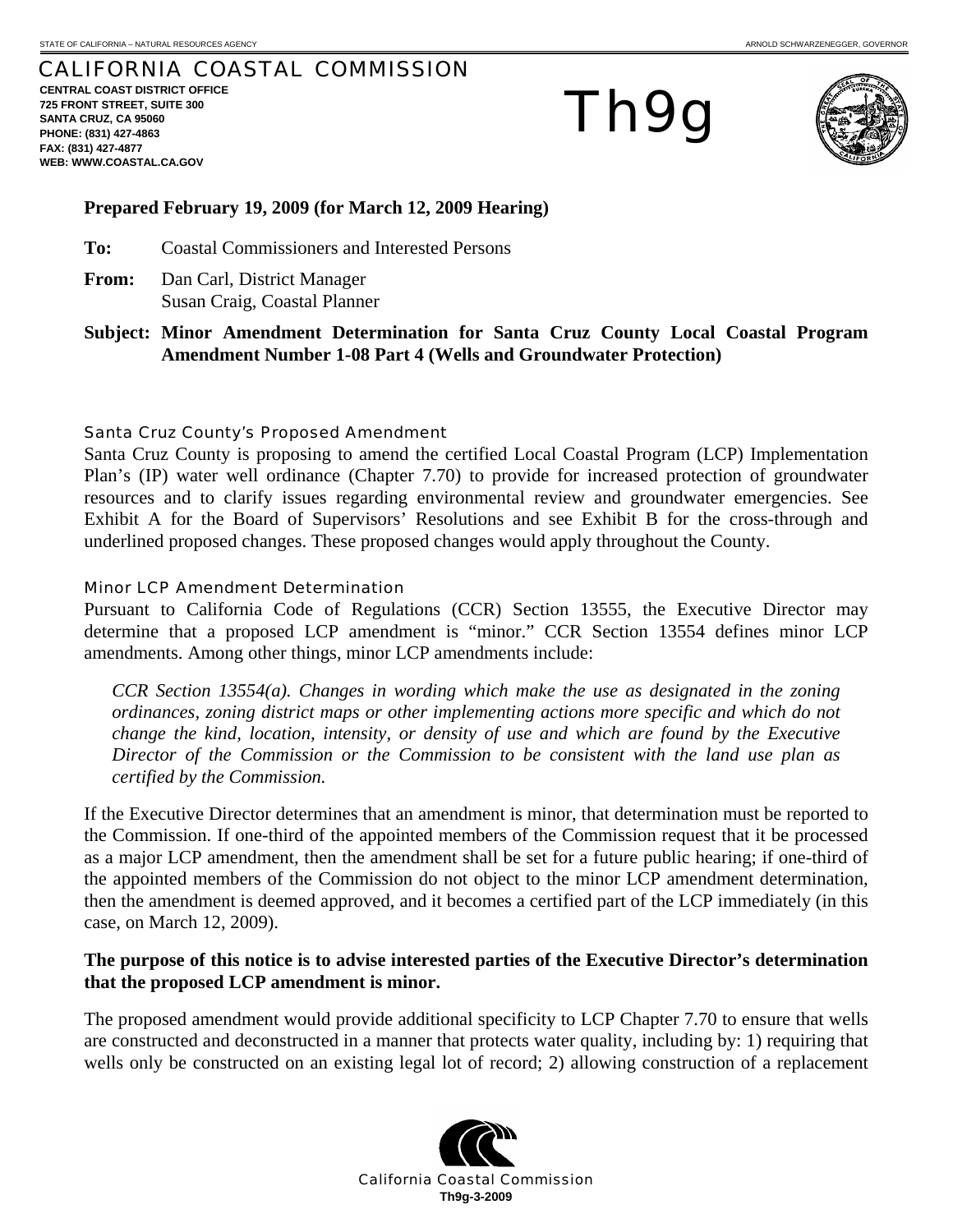# Santa Cruz County LCP Amendment Number 1-08 Part 4 Wells and Groundwater Protection Page 2

well less than 100 feet from a septic system only if there is no other alternative and the well is constructed in a manner to prevent contamination (e.g., through the use of a sanitary seal); 3) requiring evaluation by an appropriately qualified professional when a new well is proposed to be located in proximity to a hazardous materials facility or site of known soil or groundwater contamination; 4) providing additional procedures specific to construction and destruction of monitoring wells; 5) providing more explicit requirements for the abandonment and destruction of wells generally; 6) prohibiting wells that would provide a conduit for contamination or pollution between aquifers in the Pajaro groundwater protection zone; 7) requiring basic water quality testing whenever a new or replacement well is constructed; 8) requiring water use efficiency measures for wells serving more than four residential connections or serving nonresidential uses that consume more than two acre-feet of water per year; 9) modifying wording to provide the Board of Supervisors greater discretion to declare a groundwater emergency, depending on whether adequate actions are being taken to alleviate the overdraft condition, and; 10) other minor corrections and clarifications.

The proposed amendments to the LCP's water well chapter would provide greater groundwater protection specificity, and have been reviewed by the Well Ordinance Technical Advisory Group, the Water Advisory Commission, the Soquel Creek Water District, and the City of Santa Cruz Water Department. The expected effect of the proposed amendment would be to further ensure groundwater protection in the County's coastal zone.

# Coastal Commission Concurrence

The Executive Director will report this minor LCP amendment determination, and any comments received on it, to the Coastal Commission at its March 12, 2009 meeting at Portola Hotel and Spa, Two Portola Plaza in Monterey. If you have any questions or need additional information regarding the proposed amendment or the method under which it is being processed, please contact Susan Craig at the Central Coast District Office in Santa Cruz. If you wish to comment on and/or object to the proposed minor LCP amendment determination, please do so by March 6, 2009.

# Procedural Note - LCP Amendment Action Deadline

This proposed LCP amendment was filed as complete on December 19, 2008. It is IP only and the original 60-day action deadline was February 17, 2009. On February 5, 2009, the Commission extended action deadline by one year to February 17, 2010. Thus, the Commission has until February 17, 2010 to take a final action on this LCP amendment.

Exhibits: Exhibit A: Board of Supervisors' Resolutions Exhibit B: Proposed Changes to LCP Chapter 7.70

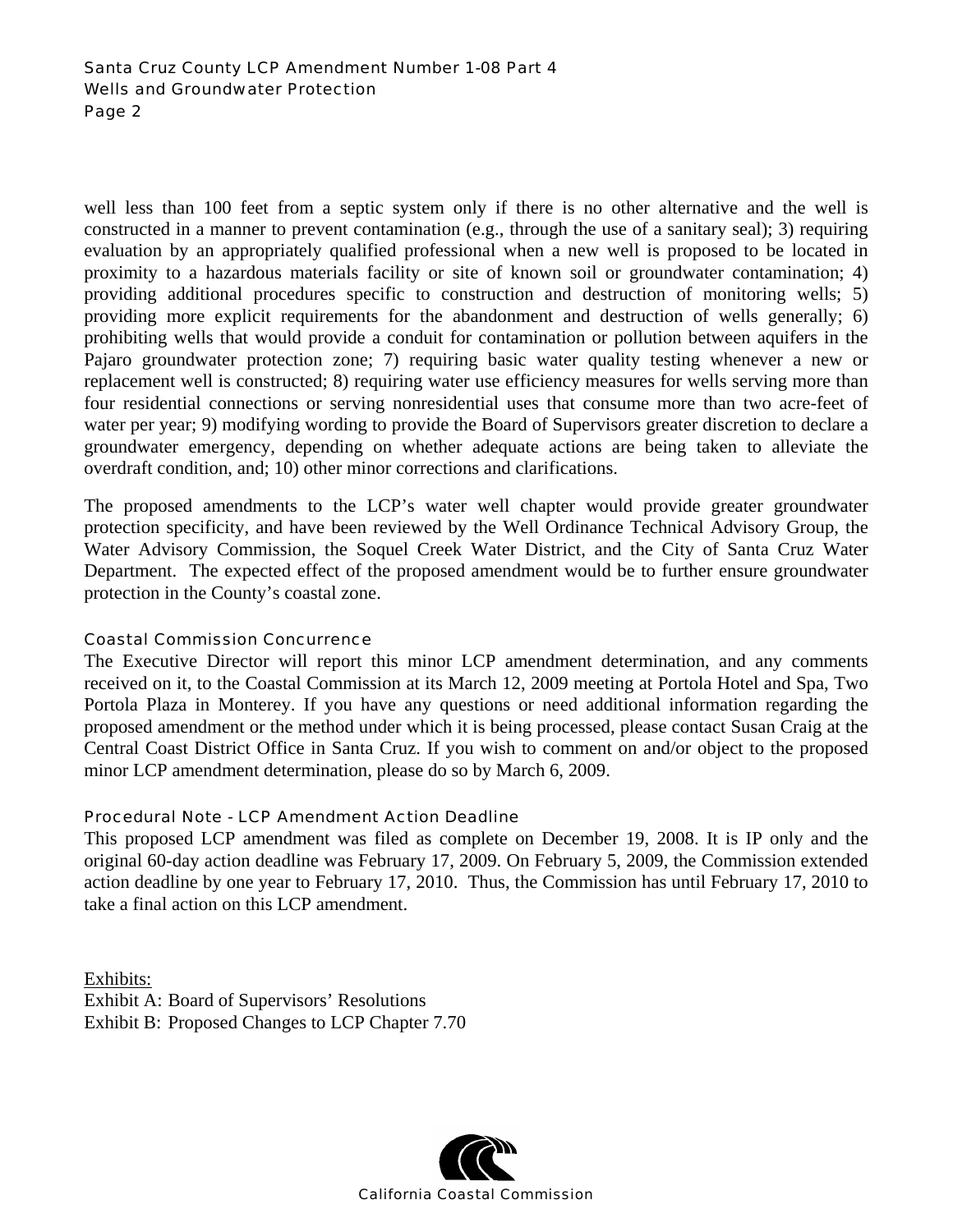# **BEFORE THE BOARD OF SUPERVISORS** OF THE COUNTY OF SANTA CRUZ, STATE OF CALIFORNIA

#### RESOLUTION NO.  $6-2008$

Stone On the motion of Supervisor Campos duly seconded by Supervisor the following resolution is adopted

# **RESOLUTION ADOPTING AMENDMENTS OF CHAPTER 7.70** OF THE SANTA CRUZ COUNTY CODE REGARDING WATER WELLS AND ADOPTING A NEGETIVE DECLARATION

WHEREAS, amendments to Chapter 7.70 of the County Code, Water Wells, a Local Coastal Program implementing ordinance have been proposed; and

WHEREAS, the proposed County Code amendments, in compliance with CEQA and County Environmental Review Guidelines, have been determined to have no significant impact on the environment and have been considered by Board of Supervisors; and

WHEREAS, the County Planning Commission held a public hearing on July 25, 2007, and made recommendations to the Board of Supervisors for approval of the proposed County Code amendments; and

WHEREAS, the Board of Supervisors has conducted a properly noticed public hearing on the proposed County Code and has considered the staff and Planning Commission recommendations and public testimony; and

WHEREAS, the County Code amendments are consistent with all other portions of the adopted County General Plan and Local Coastal Program.

NOW, THEREFORE, BE IT RESOLVED AND ORDERED that the Board of Supervisors hereby adopts the ordinance amending Chapter 7.70, Water Wells, as shown in Exhibit A.

BE IT FURTHER RESOLVED AND ORDERED that the Board of Supervisors hereby adopts the negative declaration and determination that the amendments of the County Code described herein will not have a significant impact on the environment.

BE IT FURTHER RESOLVED AND ORDERED, that the Planning Department is hereby directed to submit the amendments to the California Coastal Commission for certification as an amendment to the Santa Cruz County Local Coastal Program, and to return with any changes to the Board of Supervisors for further consideration. This ordinance shall take effect on the 31st day after the date of final passage or upon certification by the State Coastal Commission, whichever is latest.

**CCC Exhibit**  $#$ <br>(page  $\bot$  of  $\bot$  pages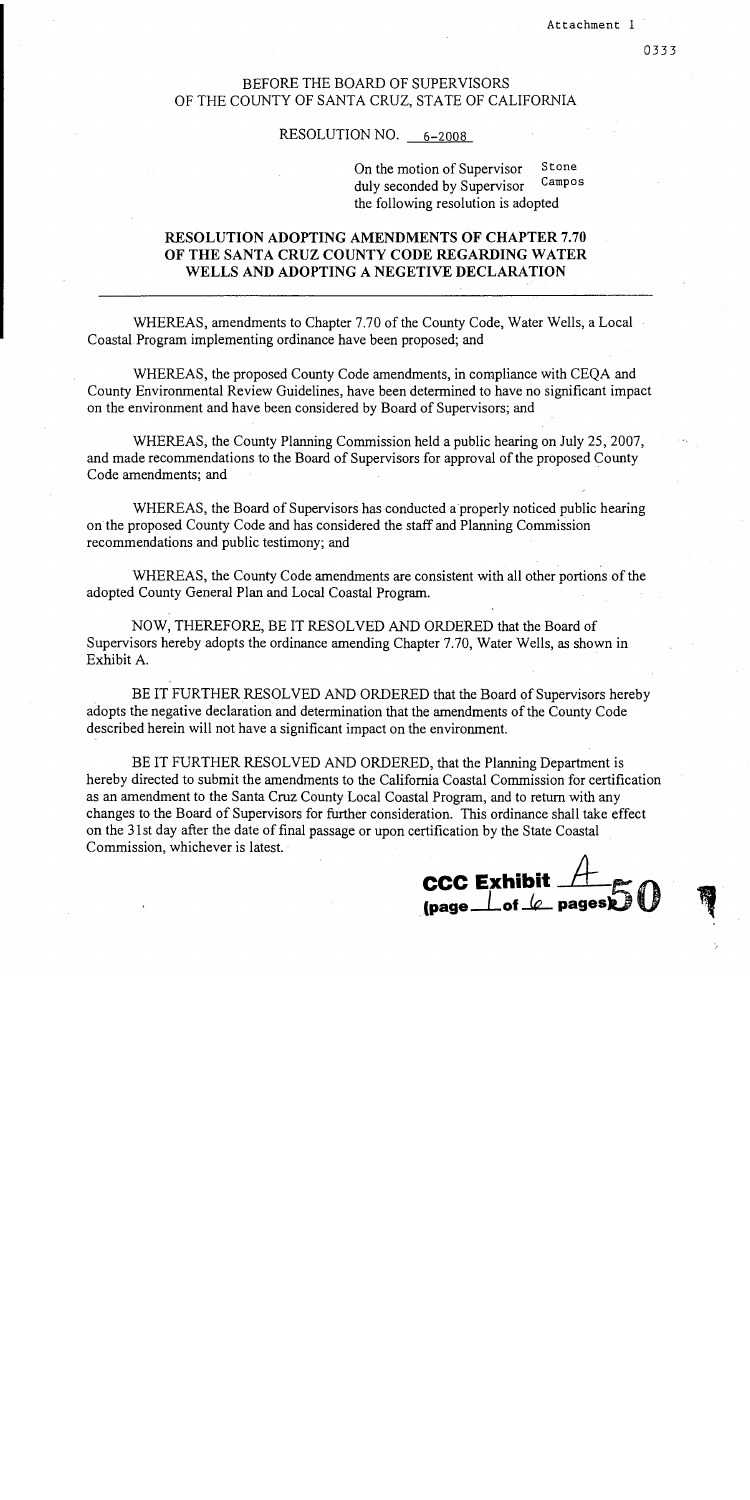# **RESOLUTION ADOPTING AMENDMENTS OF CHAPTER 7.70** OF THE SANTA CRUZ COUNTY CODE REGARDING WATER WELLS Page 2

PASSED AND ADOPTED by the Board of Supervisors of Santa Cruz County State of California this 8th day of January , 2008, by the following vote:

AYES: NOES: ABSENT:

Beautz, Coonerty, Campos, Stone and Pirie **SUPERVISORS SUPERVISORS** None None **SUPERVISORS** 

County Counsel

**ELLEN PIRIF** Chairperson, Board of Supervisors

Attest:

TESS FIT

Clerk of the Board

DISTRIBUTION:

**County Counsel Planning Department** Environmental Health

STATE OF CALIFORNIA SS COUNTY OF SANTA CRUZ ) I. SUSAN A. MAURIELLO. County Administrative Officer and ex-officio Clerk of the Board of Supervisors of the County of Santa Cruz, State of California do hereby certify that the foregoing is a true and correct copy of the resolution passed and adopted by and entered in the minutes of the said board. In witness whereof I have hereunto set my hand and affixed the seal of the said<br>Board on  $\sqrt{4\pi\mu^2+\mu^2}$  20 08 \_20 *DX* SUSAN A. MAVRIELLO, County Beputv.

**CCC Exhibit**  $\frac{1}{2}$  (page  $\frac{2}{2}$  of  $\frac{1}{2}$  pages)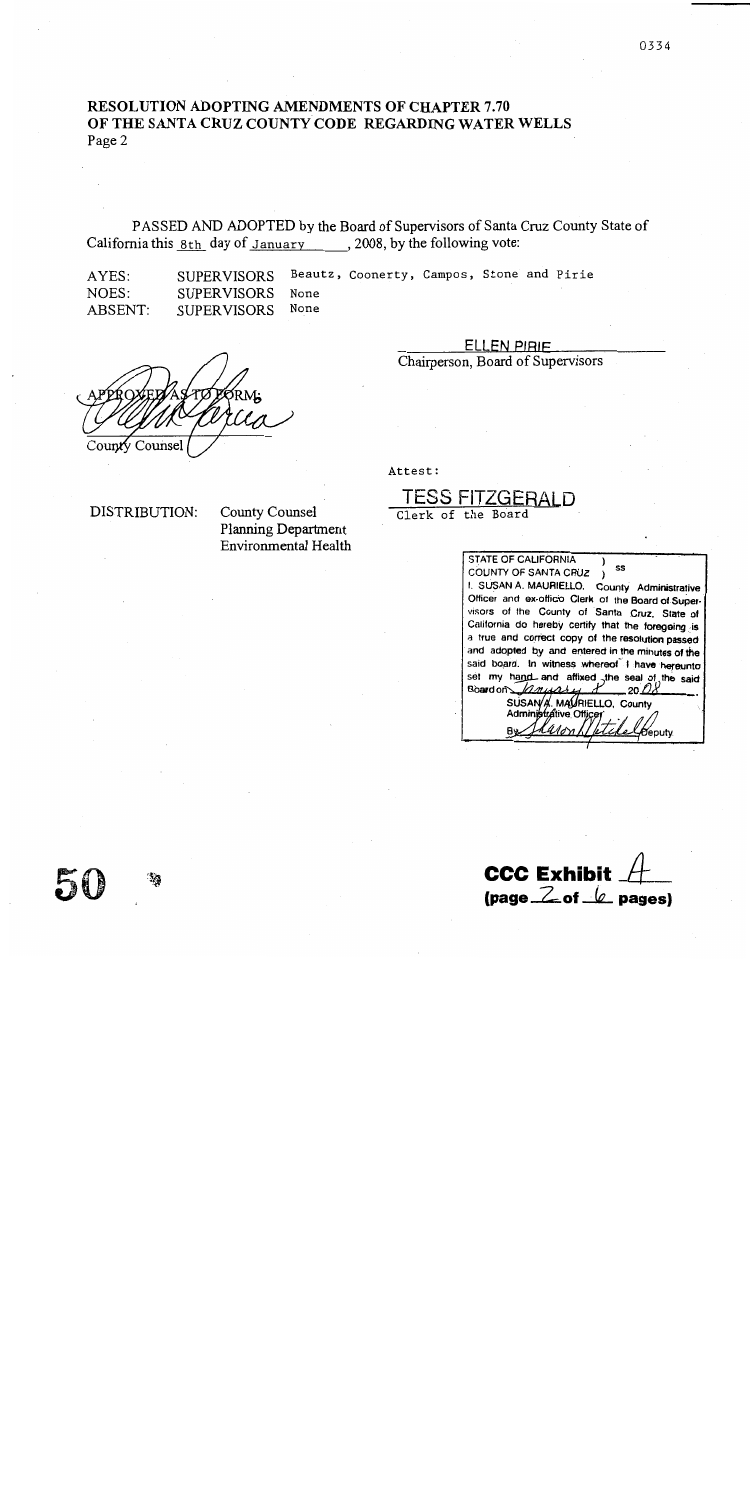Attachment 1 0305

# BEFORE THE BOARD OF SUPERVISORS E COUNTY OF SANTA CRUZ, STATE OF CALIFORNIA **RECEIVED**

279-2008 RESOLUTION NO.

DEC 0 9 2008

CALIFORNIA COASTAL COMMISSION On the motion of Supervisor Beautz duly seconded by Supervisor Coonerty the following resolution is adopted

# **RESOLUTION ACCEPTING THE COASTAL COMMISSION'S SUGGESTED** MODIFICATIONS TO PREVIOUSLY APPROVED ORDINANCE 4901 AMENDING CHAPTER 7.70 OF THE SANTA CRUZ COUNTY CODE REGARDING **WATER WELLS**

WHEREAS, the Board of Supervisors adopted Ordinance 4901 on January 8, 2008 amending Chapter 7.70 of the County Code, Water Wells, a Local Coastal Program implementing ordinance; and,

WHEREAS, Ordinance 4901 would modify Section 7.70.030.A to allow the Board of Supervisors to waive the requirement for a county well permit if a permit is issued by another agency which would require measures to protect groundwater and public health; and,

WHEREAS, the State Coastal Commission staff have notified the County that the amendments to Chapter 7.70 can be processed as a minor amendment if the proposed amendments were modified to only allow waiver of permit requirements outside the coastal zone; and,

WHEREAS, County staff recommend that the Coastal Commission requested modification be accommodated by deleting the entire provision allowing a waiver of permit requirements which will leave the existing language of that Section 7.70.030.A unchanged; and,

WHEREAS, this modification will result in no change relative to the California Environmental Quality Act; and,

WHEREAS, on October 28, 2008, the Board of Supervisors has conducted a properly noticed public hearing to consider the Coastal Commission's suggested modifications and adopted these modifications, incorporating them into the amendments to Chapter 7.70 of the County Code.

NOW, THEREFORE, BE IT RESOLVED AND ORDERED that the Board of Supervisors hereby accepts the Coastal Commission's suggested modifications to County Code Chapter 7.70, Water Wells, as shown in Exhibit A and adopts the changes necessitated by this modification as an amendment to Coastal Act implementing ordinances and authorizes submittal of this resolution to the Coastal Commission for continued processing of this amendment package. **CCC Exhibit** 

Page 1 of 2

(page  $\preceq$  of  $\sqrt{\ }$  pages)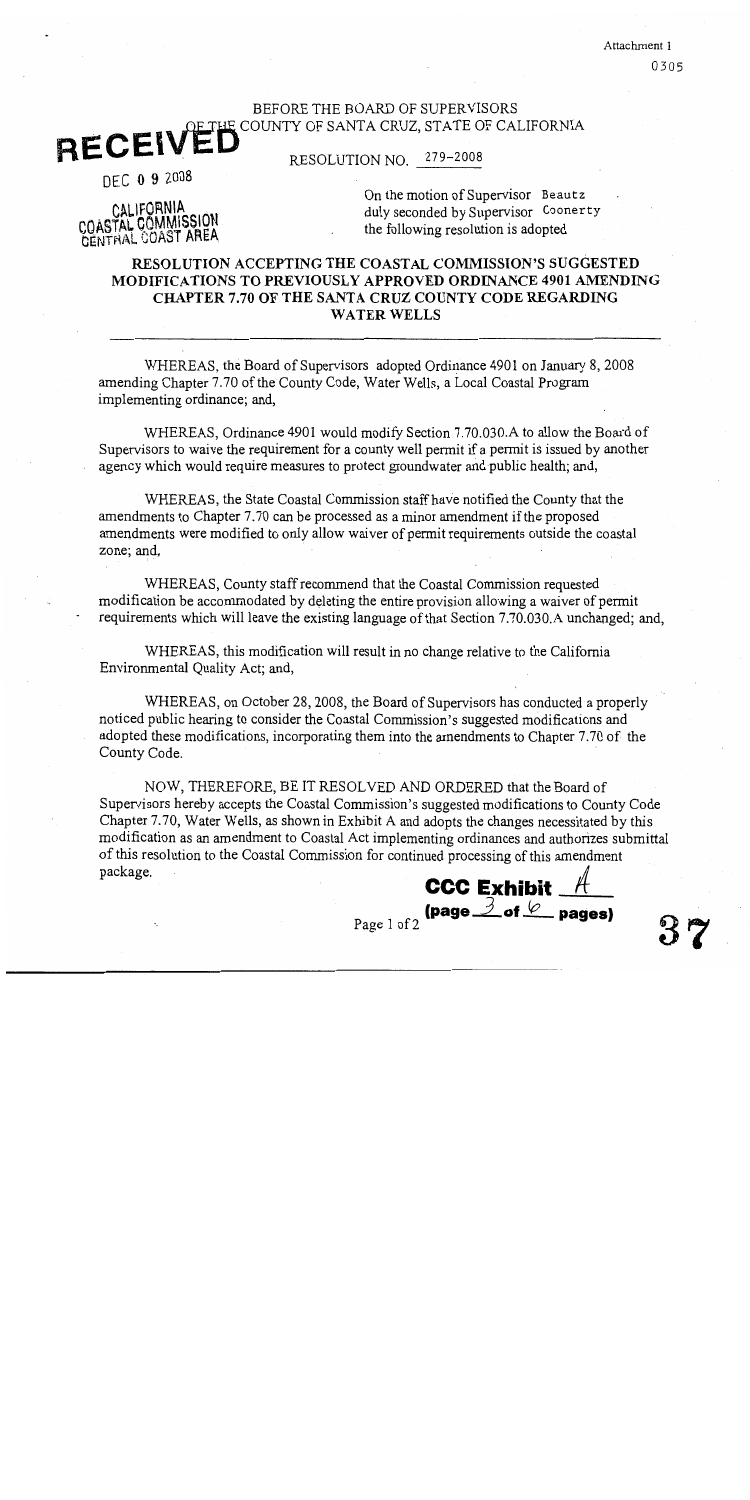PASSED AND ADOPTED by the Board of Supervisors of Santa Cruz County State of California this 18thday of November, 2008, by the following vote:

AYES: SUPERVISORS NOES: **SUPERVISORS ABSENT: SUPERVISORS** 

Beautz, Coonerty, Campos, Stone & Pirie None

# **ELLEN PIRIE**

Chairperson, Board of Supervisors

 $\infty$  FORM: Counse

**TESS FITZGERAI D** 

Clerk of the Board

DISTRIBUTION:

County Counsel Planning Department Environmental Health

None

STATE OF CALIFORNIA SS COUNTY OF SANTA CRUZ ) I. SUSAN A MAURIELLO, County Administrative Officer and ex-officio Clerk of the Board of Supervisors of the County of Santa Cruz, State of California do hereby certify that the foregoing is a true and correct copy of the resolution passed and adopted by and entrand in the minutes of the said board. In witness pulleceof I have hereunto set my hand and Che seal ن ش said Board on SUSAN Adir By

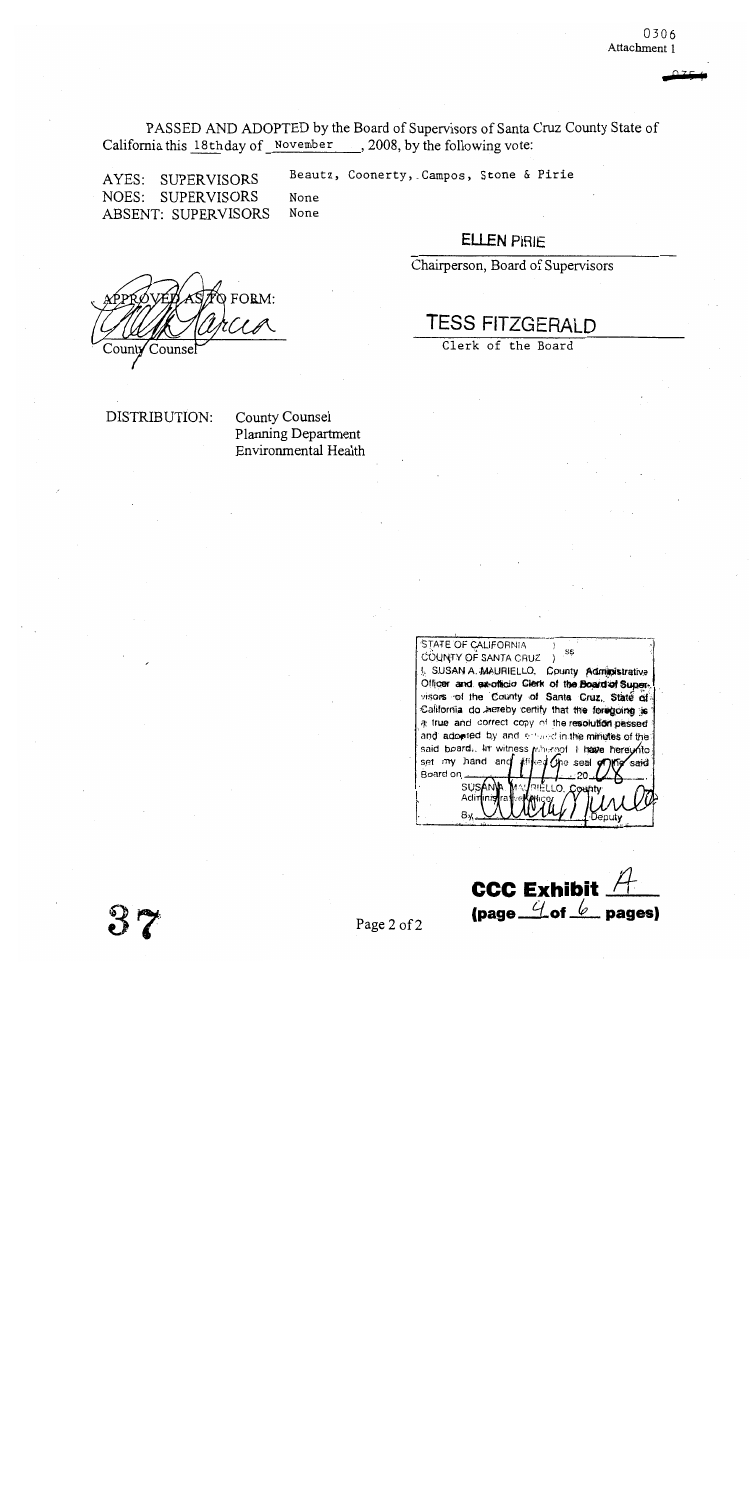Board approved additions are shown as underlined Deletions are shown as strikeout Coastal Commission requested modification is shown as double strike-out Staff Comments are in italics

#### ORDINANCE NO.

# AN ORDINANCE APPROVING COASTAL COMMISSION MODFICATIONS TO PREVIOUSLY APPROVED AMENDMENTS TO SUBSECTION A. OF SECTION 7.70.030 OF THE SANTA CRUZ COUNTY CODE RELATING TO WATER WELLS

The Board of Supervisors of the County of Santa Cruz ordains as follows:

#### **SECTION I**

Subsection A. of Section 7.70.030 of the Santa Cruz County Code is hereby amended to read as follows:

 $A_{\cdot}$ No person shall, within the unincorporated area of the county, construct, repair, reconstruct or destroy any well, abandoned well, cathodic protection well, geothermal heat exchange well, monitoring well, or test well unless a written permit has first been obtained from the Health Officer of the county-as provided in this chapter, and the work conforms to the conditions of such permit and this chapter. Applications for such permits shall be made on the forms provided for that purpose and in accordance with procedures established by the CountyHealth Officer. Upon recommendation by the Health Officer, the Board of Supervisors may waive the requirement for a permit if a permit is issued by another agency having jurisdiction which will require measures necessary to protect groundwater and public health, as are contained in this Chapter-

Coastal Commission staff requested that this permit waiver only apply outside the Coastal Zone. County staff believe it would be appropriate to eliminate the waiver provision entirely for consistency, and to fully maintain county oversight over all well permits.

#### **SECTION II**

This ordinance shall take effect on the 31st day after the date of final passage or ten days after certification by the State Coastal Commission, whichever is latest.

PASSED AND ADOPTED by the Board of Supervisors of the County of Santa Cruz this \_\_\_\_\_\_\_\_ day of \_\_\_\_\_\_\_\_\_\_\_\_\_\_\_, 2008, by the following vote:

**CCC Exhibit \_/** (page  $\frac{5}{2}$  of  $(e)$  pages)

 $\mathbf{I}$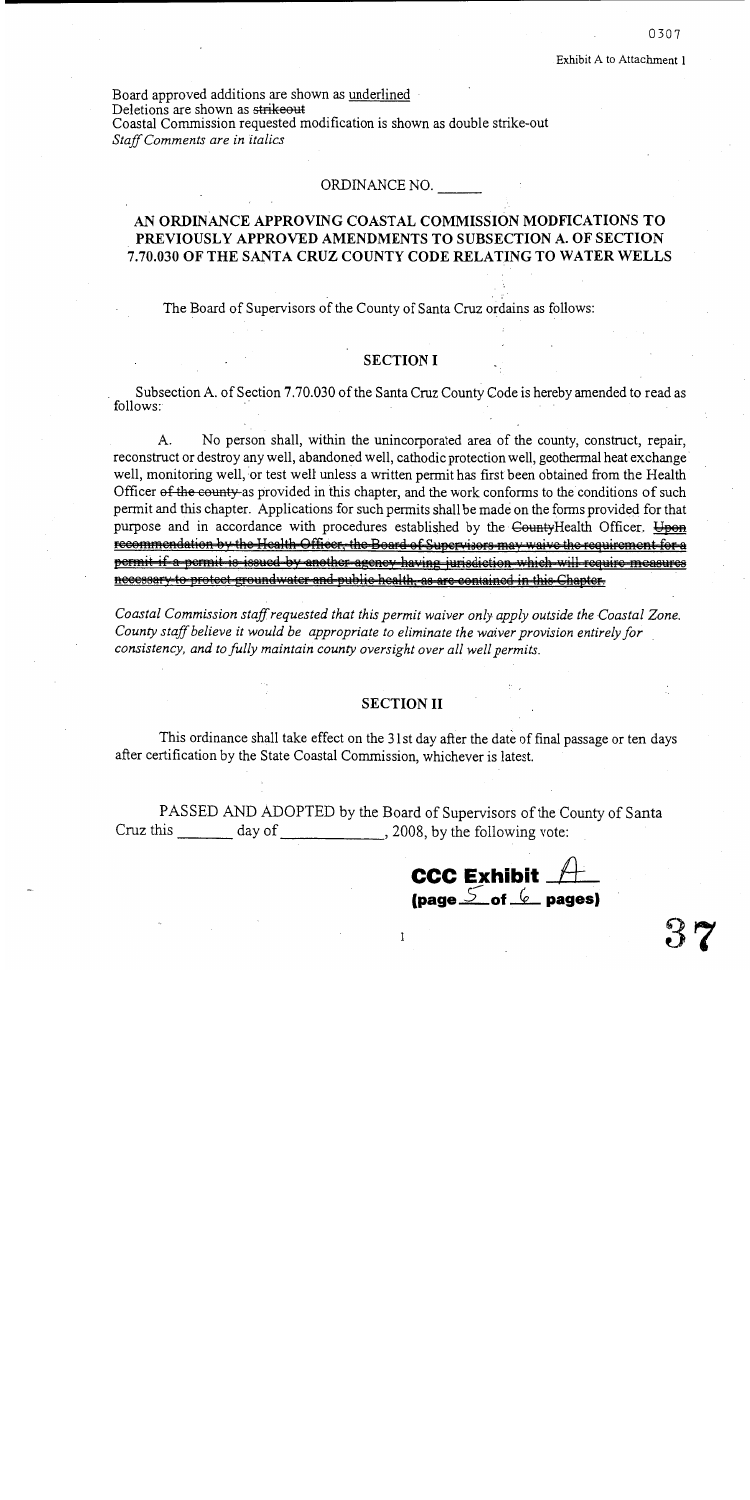Chair, Board of Supervisors

| AYES:    | SUPERVISORS        |
|----------|--------------------|
| NOES:    | <b>SUPERVISORS</b> |
| ABSENT:  | <b>SUPERVISORS</b> |
| ABSTAIN: | <b>SUPERVISORS</b> |

Attest:

 $\mathbf{S}$ 

Clerk of the Board Approved as to form: WR County Counsel

CCC Exhibit  $A$  pages)

 $\overline{2}$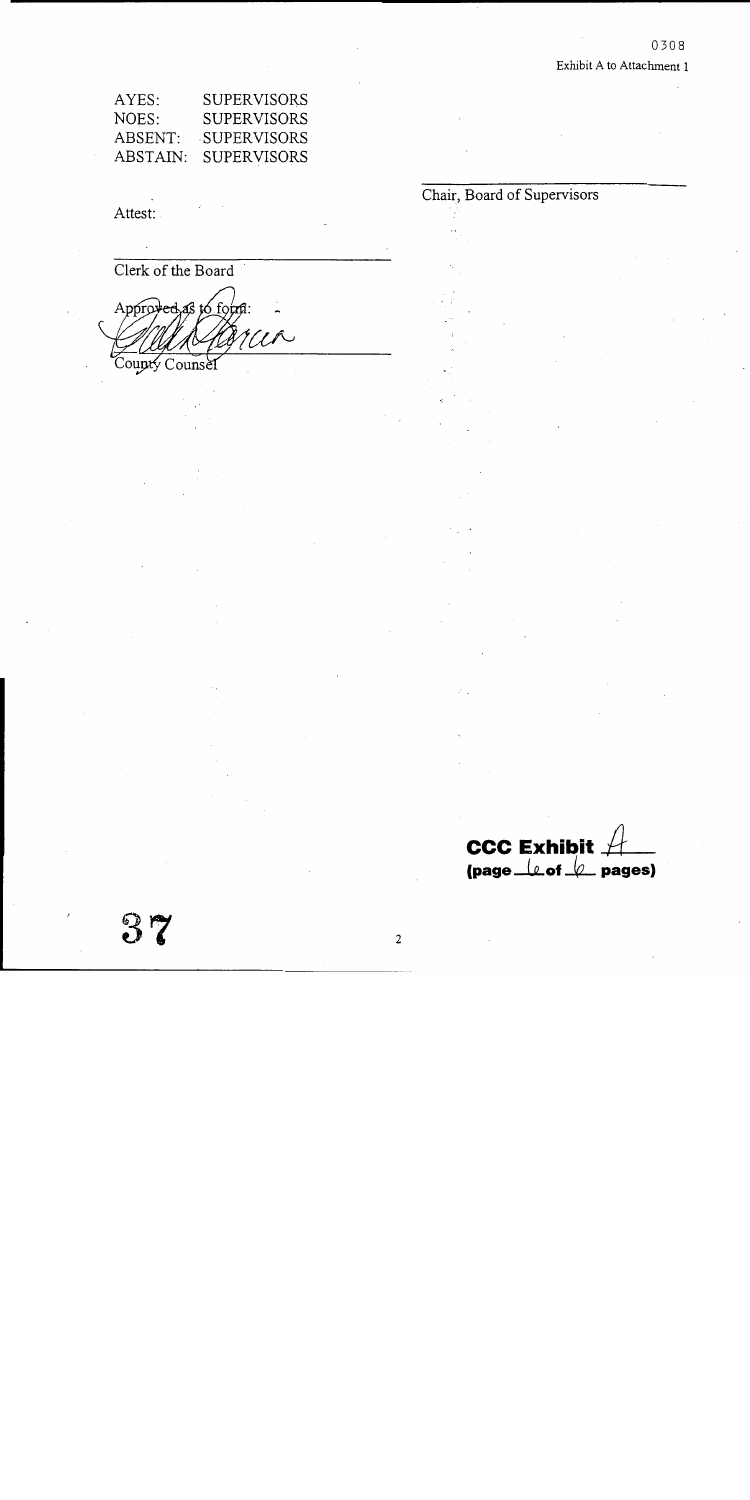# Additions are shown as underlined Deletions are shown as strikeout

ORDINANCE NO. 4901 and 5022

# RECEIVED AN ORDINANCE OF THE BOARD OF SUPERVISORS OF THE COUNTY OF SANTA CRUZ AMENDING AND ENACTING CHAPTER 7.70 OF THE **SANTA CRUZ COUNTY CODE RELATING TO WATER WELLS**  $DEC$  0 9 2008

Bre Board of Supervisors of the County of Santa Cruz ordains as follows:

# **SECTION I**

Chapter 7.70 of the Santa Cruz County Code is hereby amended to read as follows:

# **CHAPTER 7.70 WATER WELLS**

#### Sections (underlined sections have changes):

Purpose of provisions. 7.70.010

- 7.70.020 Definitions.
- Permit--Required--Issuance. 7.70.030
- 7.70.040 Permit-Expiration.
- Permit--Suspension or revocation. 7.70.050
- 7.70.060 Licensed contractor required.
- 7.70.070 State reporting.
- 7.70.080 Inspections.
- 7.70.090 **Technical Standards.**
- 7.70.100 Well Abandonment and Destruction; Inactive Well.
- 7.70.110 **Groundwater Protection.**
- 7.70.120 Soquel Creek service area restrictions.
- 7.70.130 Groundwater emergencies.
- 7.70.140 Abatement--Investigation.
- 7.70.150 Abatement generally.
- 7.70.160 Nuisance--Abatement of safety hazard.
- 7.70.170 Amendments.

#### 7.70.010 Purpose of provisions.

It is the purpose of this chapter to provide for the location, construction, repair, and reconstruction of all wells, including geothermal heat exchange wells, cathodic protection wells, test wells and monitoring wells, to the end that the groundwater of this county will not be polluted or contaminated and that water obtained from such wells will be suitable for the purpose for which used and will not jeopardize the health, safety or welfare of the people of this county. It is also the purpose of this chapter to provide for the destruction of any abandoned wells, monitoring wells, test

**CCC Exhibit**  $\frac{\beta}{\beta}$  (page  $\frac{1}{\alpha}$  of  $\frac{1}{\alpha}$  pages)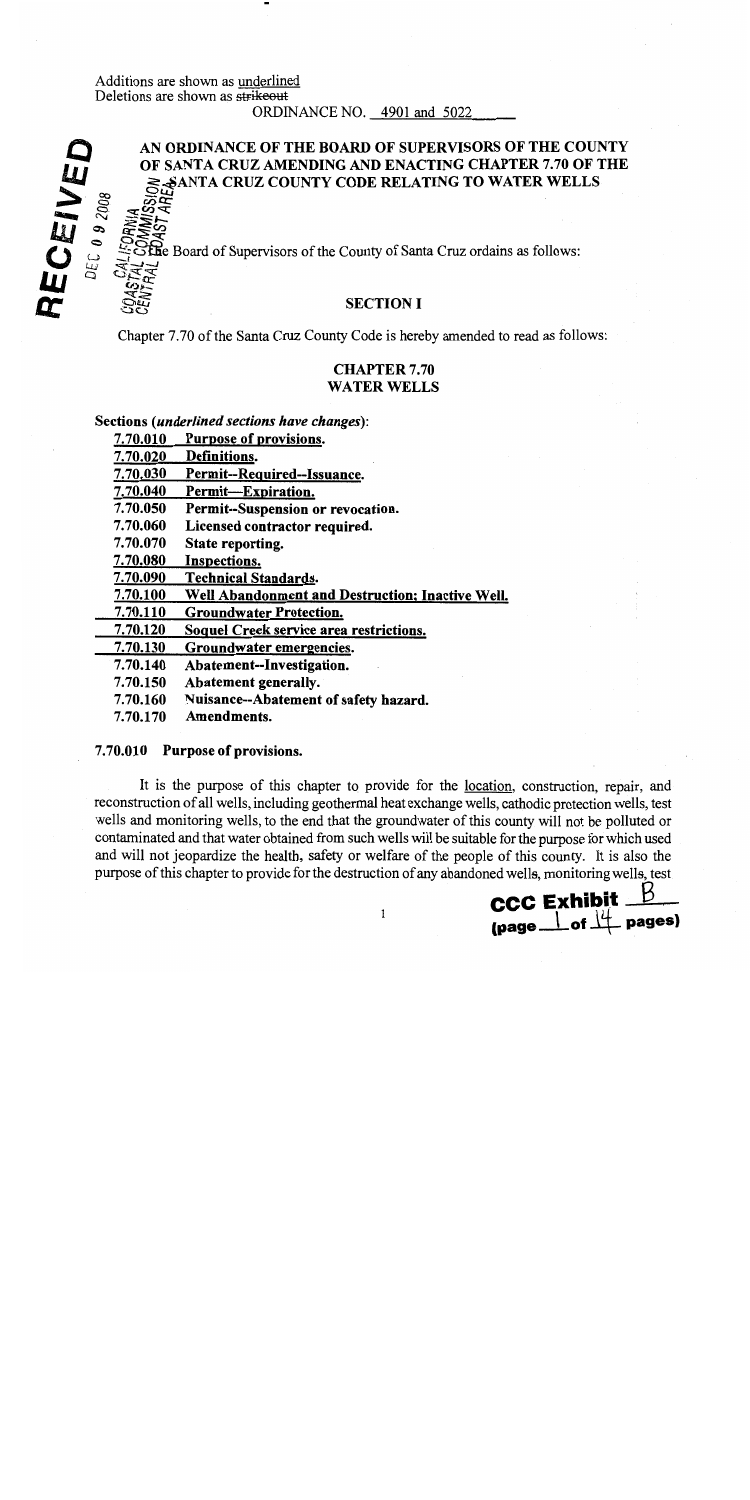wells, geothermal heat exchange wells, or cathodic protection wells which may serve as a conduit for movement of contaminants, or which is found to be a public nuisance, or when otherwise appropriate, to the end that all such a wells will not cause pollution or contamination of groundwater or otherwise ieopardize the health, safety or welfare of the people of this county. It is also the purpose of this chapter to implement policies of the County General Plan and the Local Coastal Program Land Use Plan.

### 7.70.020 Definitions.

As used in this chapter, the following words shall have the meaning provided in this section:

"Abandoned Well" means any well whose original purpose and use has been  $\mathbf{A}$ . permanently discontinued or which is in such a state of disrepair that it cannot be used for its original purpose. A well is considered abandoned when it has not been used for a period of one year, unless the owner demonstrates his intent to use the well again for supplying water or other associated purposes and the well is eonsidered maintained as an inactive well.

"Abatement" means the construction, reconstruction, repair or destruction of a well so  $B.$ as to eliminate the possibility that such well could pollute or contaminate groundwater.

C. " Agricultural wells" means a water wells used to supply water for irrigation or other commercial agricultural purposes, including so-called "livestock wells."

"Cathodic protection well" means any artificial excavation in excess of fifty feet in D. depth constructed by any method for the purpose of installing equipment or facilities for the protection electronically of metallic equipment in contact with the ground, commonly referred to as cathodic protection.

 $E_{\rm{L}}$ "Community water supply well" means a water well used to supply water for domestic purposes in systems subject to Chapter 7 of Part 1 of Division 5 of the California Health and Safety Code (commencing with Section 4010).

"Contamination" or "contaminated" means an impairment of the quality of water to a F. degree that water contains contaminants in excess of the applicable standards currently promulgated by the California Department of Health Services which create a hazard to the public, and shall include any effect which results from disposal of wastes, whether or not waters of the state are affected.

"Contamination Hazard" is the hazard to a well when the water entering a well G. contains or that within a reasonable period of time it will likely contain contaminants in excess of the applicable standards currently promulgated by the California Department of Health Services.

GH. "Geothermal heat exchange well" means any uncased artificial excavation, by any method, that uses the heat exchange capacity of the earth for heating and cooling, and in which excavation the ambient ground temperature is 30 degrees Celsius (86 degrees Fahrenheit) or less, and which excavation uses a closed loop fluid system to prevent the discharge or escape of its fluid into surrounding aquifers or other geologic formations. Geothermal heat exchange wells include ground

CCC Exhibit B

 $\overline{2}$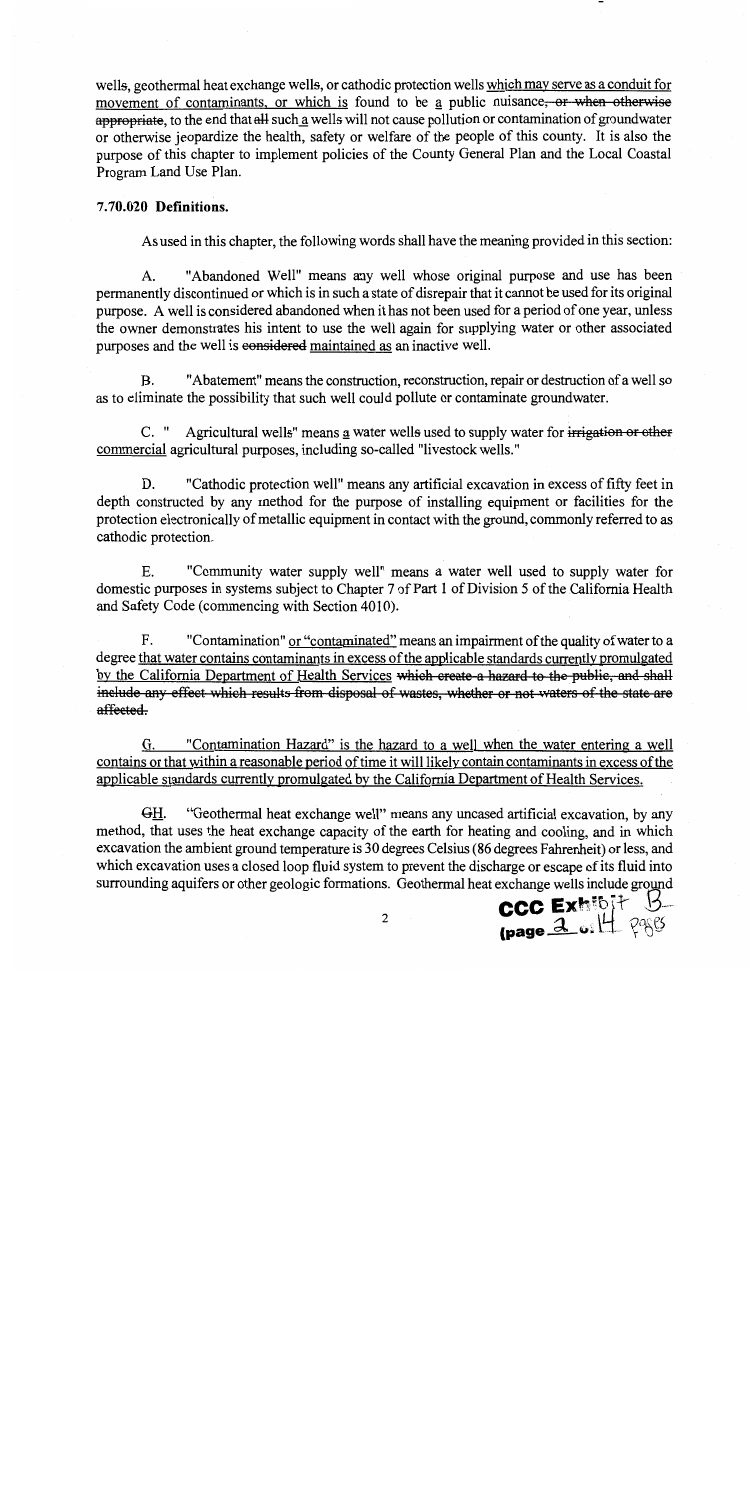source heat pump wells. Such wells or boreholes are not intended to produce water or steam.

"Health Officer" means the County Health Officer or his/her authorized HI. representative.

H. "Individual domestic well" means a water well used to supply water for domestic needs of an individual residence or commercial establishment.

"Industrial well" means a water well used to supply industry on an individual basis. JK.

KL. "Inactive well" means a well not routinely operated but capable of being made an operating well with a minimum of effort.

"Observation or Monitoring Well" means a well constructed or modified for the LM. purpose of observing or monitoring groundwater conditions.

"Order of abatement" means both mandatory and prohibitory orders requiring or MN. prohibiting one or more acts; the term also includes those orders effective for a limited as well as an indefinite period of time, and includes modifications or restatements of any order.

 $MO.$ "Pajaro groundwater protection zone" means that the area in the Pajaro Groundwater Basin within the boundaries of the Pajaro Valley Water Management Agency. in the vicinity of San Andreas Road and Beach Road, as shown on the map of the Pajaro groundwater protection zone on file with the Director of Environmental Health.

"Person" means any person, firm, corporation or governmental agency.  $\Theta P$ .

"Pollution" means an alteration of the quality of water to a degree which unreasonably  $PO.$ affects:

 $1<sub>1</sub>$ Such waters for beneficial uses; or

 $2.$ Facilities which serve such beneficial uses.

Pollution may include contamination or the presence of contaminants in amounts less than the applicable standards currently promulgated by the California Department of Health Services.

"Safe yield" means the annual draft of water that can be withdrawn from an aquifer OR. without producing some undesirable result such as reducing the total amount of water available or allowing the ingress of low-quality water.

RS. "Test well" means a well constructed for the purpose of obtaining information needed to design a well prior to its construction. Test wells are cased and can be converted to observation or monitoring wells and under certain circumstances to production wells

ST. "Well" or "water well" means any artificial excavation constructed by any method for the purpose of extracting water from or injecting water into the underground. "Well" or "water well " does not include:

 $\mathbf{1}$ . Oil and gas wells, or geothermal wells constructed under the jurisdiction of the **CCC Exhibit**  $\mathbb{B}$ 

(page  $\frac{3}{2}$  of  $\frac{14}{1}$  pages)

3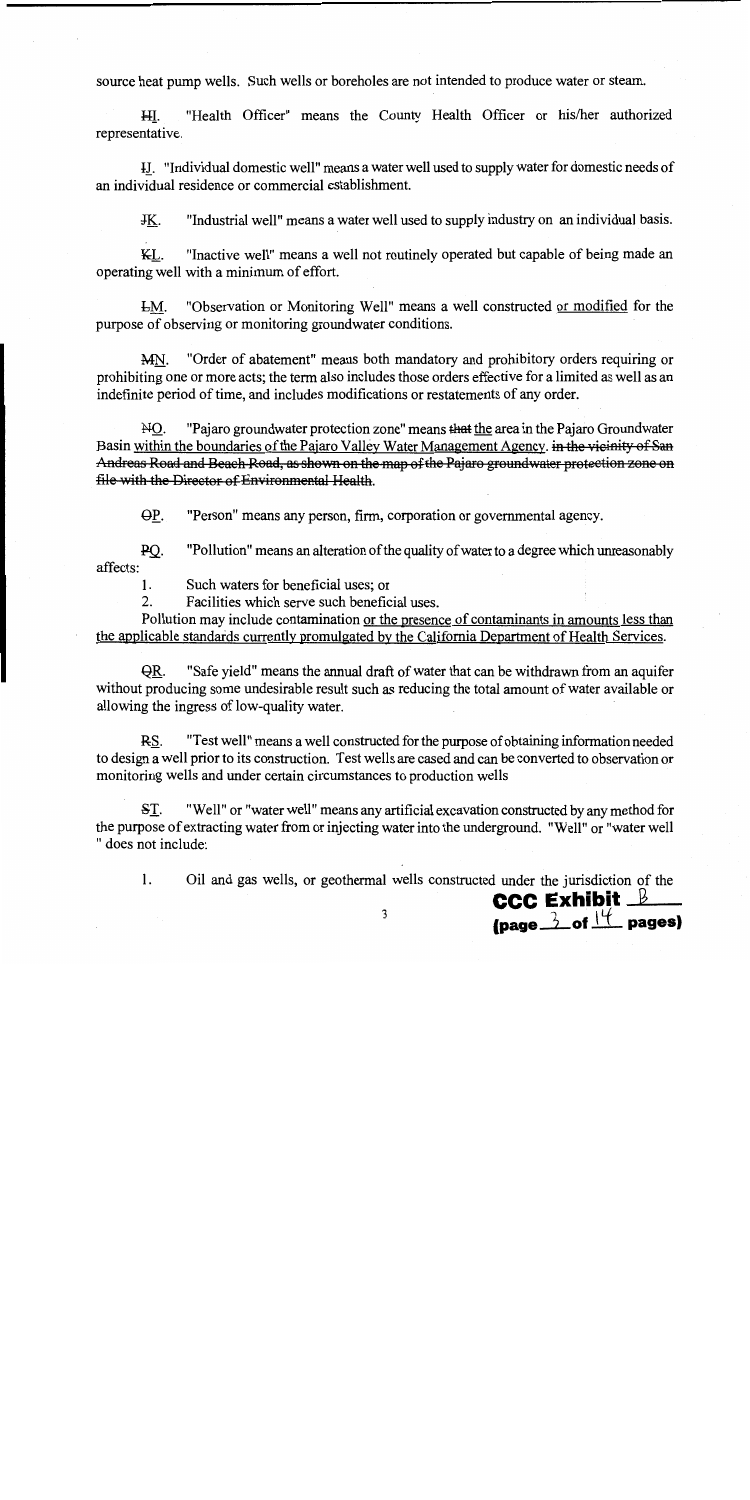Department of Conservation, except those wells converted to use as water wells; or

2. Wells or bores used for the purpose of dewatering excavation during construction, or stabilizing hillsides or earth embankments.

"Well reconstruction" means certain work done to an existing well in order to restore 平U. its production, replace defective casing, seal off certain strata or surface water, or similar work, not to include the cleaning out of sediments or surging, or maintenance to the pump or appurtenances where the integrity of the annular seal or water bearing strata are not violated.

# 7.70.030 Permit--Required-Issuance.

No person shall, within the unincorporated area of the county, construct, repair,  $\mathbf{A}$ . reconstruct or destroy any well, abandoned well, cathodic protection well, geothermal heat exchange well, monitoring well, or test well unless a written permit has first been obtained from the Health Officer of the county-as provided in this chapter, and the work conforms to the conditions of such permit and this chapter. Applications for such permits shall be made on the forms provided for that purpose and in accordance with procedures established by the CountyHealth Officer.

In the coastal zone, where a well is to be drilled on an undeveloped parcel for any  $\mathbf{B}$ purpose other than to serve one proposed single family dwelling, meeting the requirements of Section 13.20.078 of Chapter 13.20, a coastal zone permit shall be required pursuant to the provisions of A Coastal zone permit shall be required for any well proposed to be drilled in the coastal zone unless exempt or excluded as provided in Chapter 13.20.

 $C_{\cdot}$ Well permit applications shall be consistent with Chapter 16 of Santa Cruz County Code pertaining to Environmental and Resource Protection prior to issuance. Well permits are ministerial unless the proposed well will serve a water system that is regulated by the State Department of Health Services or issuance of the well permit requires one or more discretionary approvals pursuant to Chapter 13.20, 16.20, 16.30, 16.32, or 16.42 of the Santa Cruz County Code.

Each such application shall be accompanied by a filing fee set by resolution of the D. Board of Supervisors. No part of the fee shall be refundable.

Within ten business days after receipt of a complete application including all studies Е. or additional information requested by the Health Officer, the County Health Officer shall either grant, eonditionally grant or deny the permit. A permit shall not be issued if, in the judgment of the Health Officer, the well may jeopardize the health, safety or welfare of the people of the county. Well permits shall be issued only if the proposed well is in compliance with all applicable county codes and will be located on a legal lot of record. Well permits may be approved with specific requirements to comply with this Chapter.

F. At the discretion of the Health Officer and prior to the commencement of any work, an emergency approval may be granted for any work for which a permit is required by this Chapter if the Health Officer determines that a sudden, unexpected occurrence demands immediate action to prevent loss of or damage to life, health, property or essential public services, and it is not practical to obtain a permit before the commencement of the work. The Health Officer may request, at the



see

A١

Ve vist

Tanguag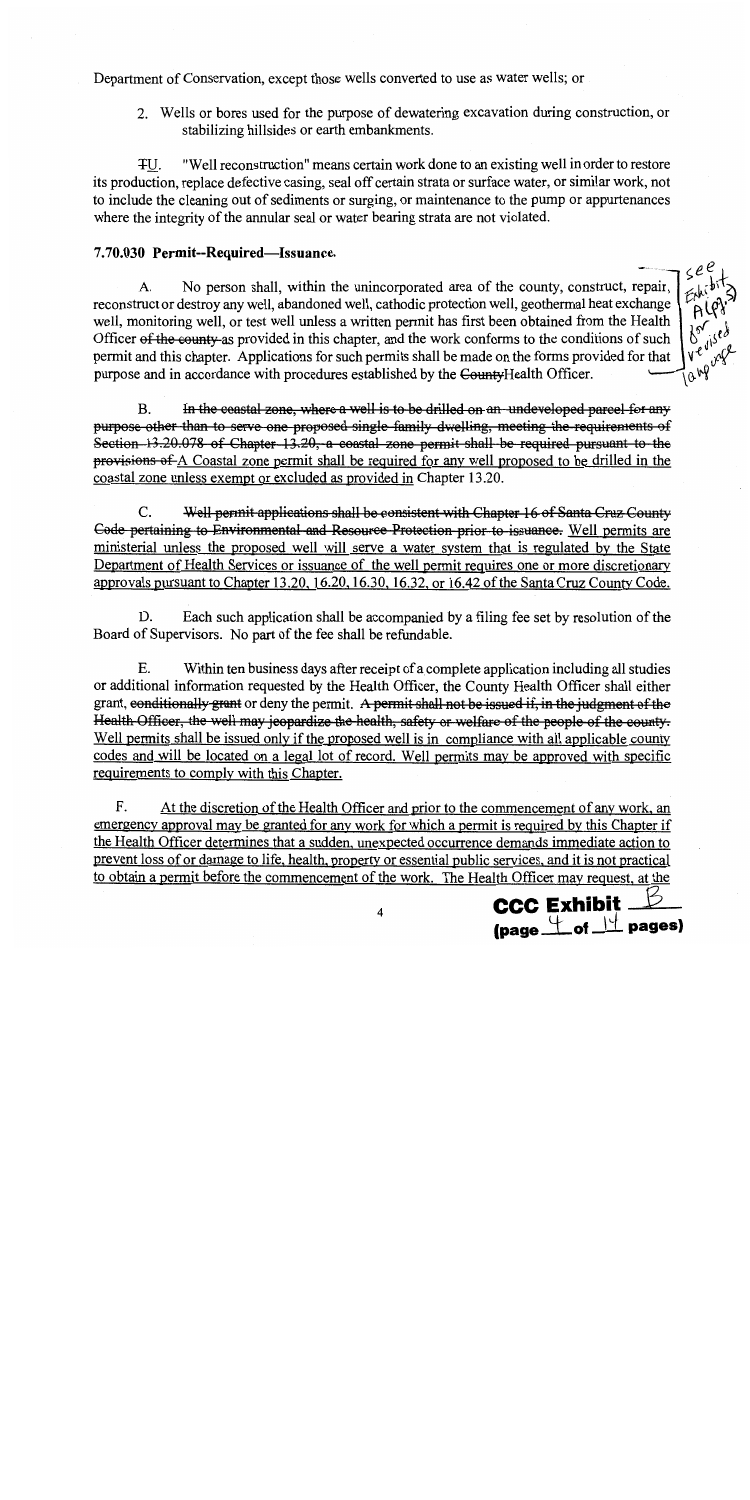applicant's expense, verification by a qualified professional of the nature of and solutions to the emergency situation.

Any person who shall commence any work for which a permit is required by this Chapter without having obtained a permit therefore, shall, if subsequently granted a permit, pay double the permit fee for such work; provided, however, that this provision shall not apply to emergency work when it shall be proved to the satisfaction of the Health Officer that such work was urgently necessary and that it was not practical to obtain a permit before commencement of the work. In all cases in which emergency work is necessary, a permit shall be applied for within three working days after commencement of the work. If emergency approval by the Health Officer is not requested or an application is not submitted within the specified time, the work shall be considered a violation of this Chapter. The applicant for a permit for any such emergency work shall demonstrate that all work performed is in compliance with the technical standards of Section 7.70.090 of this Chapter.

## 7.70.040 Permit--Expiration.

Each permit issued pursuant to this chapter shall expire and become null and void if  $\mathsf{A}$ . the work authorized thereby has not been completed within one year following the issuance of the permit.

Upon expiration of any permit issued pursuant thereto, no further work may be done  $B<sub>1</sub>$ in connection with construction, repair, reconstruction or destruction of a well, monitoring well, test well, geothermal heat exchange well, or cathodic protection well unless and until a new permit for such purpose is secured in accordance with the provisions of this chapter.

The Health Officer may authorize renewal of a permit for an additional year upon payment of 20% of the application fee within 180 days after the date of permit expiration.

#### 7.70.050 Permit-Suspension or revocation.

A permit issued under this Chapter may be revoked or suspended by the Health A. Officer as provided in this section if he/she determines that a violation of this Chapter exists, that written notice has been directed to the permittee specifying the violation and that the permittee has failed or neglected to make necessary adjustments within thirty days after receiving such notice.

A permit may be revoked or suspended by the Health Officer if he/she determines at a **B.** hearing held by the Health Officer for such purpose that the person to whom any permit was issued pursuant to this chapter has obtained the same by fraud or misrepresentation; provided that notice of the time, place and purpose of such hearing is given to the permittee at least five days prior thereto.

 $C_{\cdot}$ The suspension or revocation of any permit shall not be effective until notice thereof in writing is mailed to the permittee.

**CCC Exhibit**  $\frac{\beta}{\beta}$  (page  $\leq$  of  $\frac{14}{15}$  pages)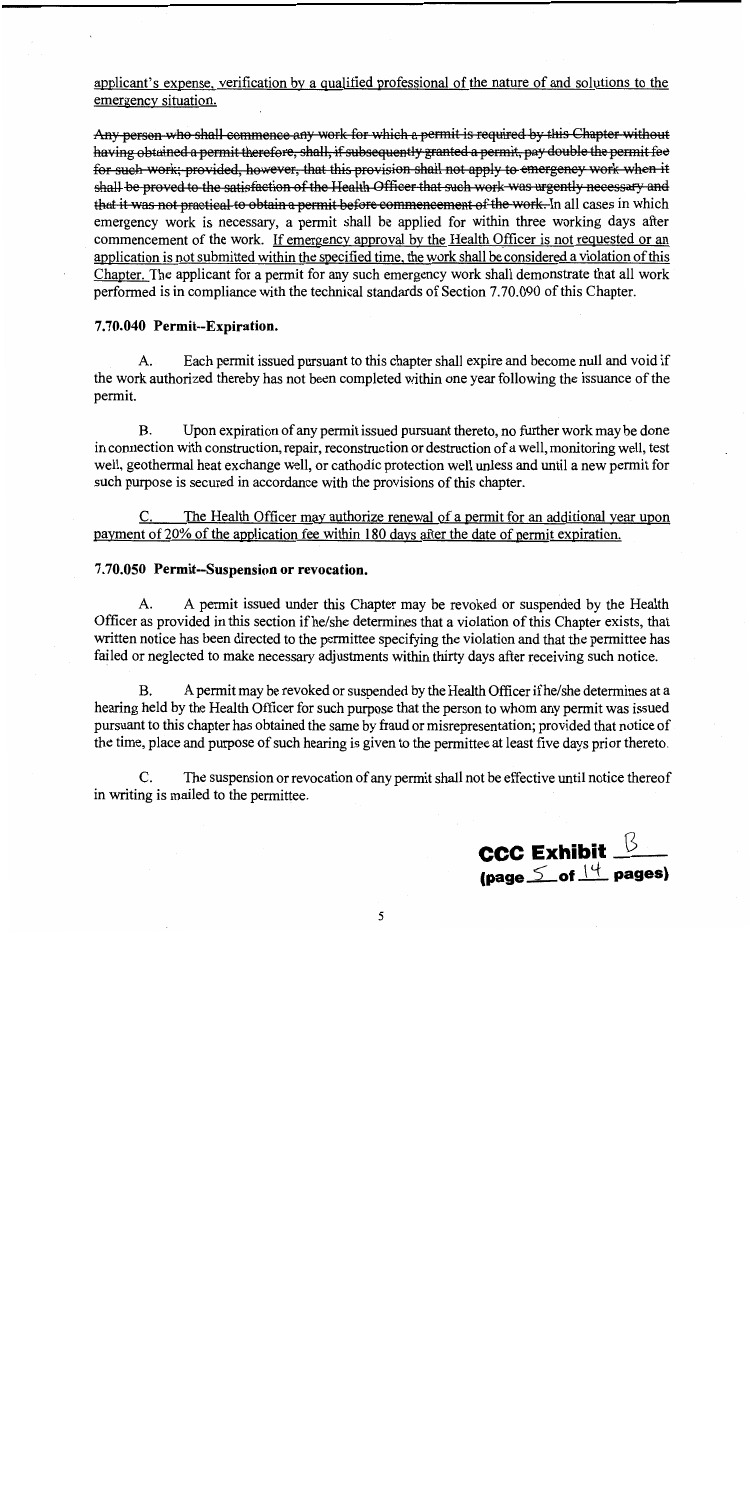#### 7.70.060 Licensed contractor required.

Construction, reconstruction, repair and destruction of all wells, including cathodic protection wells, geothermal heat exchange wells, test wells and monitoring wells, shall be performed by a contractor with a C-57 contracting license, or an equivalent license issued by the Department of Professional and Vocational Standards.

## 7.70.070 State and Federal Reporting Regulations.

Nothing contained in this Chapter shall be deemed to release any person from compliance with the provisions of Article 3, Chapter 10, Division 7 of the Water Code of the state or any other State or Federal reporting regulations.

#### 7.70.080 Inspections.

Upon receipt of an application, an inspection of the location of the well, test well,  $A_{\cdot}$ geothermal heat exchange well, or cathodic protection well shall be made by the Health Officer prior to issuance of a well permit. Inspection of monitoring well locations prior to permit issuance may be made by the Health Officer.

The person responsible for construction, reconstruction or destruction of any well **B.** shall notify the Health Officer when at least 48 hours prior to commencement of work commences. All work shall be subject to inspection by the Health Officer to insure compliance with all the requirements of this Chapter.

 $C_{\cdot}$ After work has been completed, the person performing the work shall file with the Health Officer a notice of completed work or a copy of the California Department of Water Resources well driller's eompletion report. The Health Officer shall make final inspection of the completed work to determine compliance with the well standards.

#### 7.70.090 Technical Standards.

Standards for the construction, repair, reconstruction of or destruction of wells, abandoned wells, monitoring wells, test wells, geothermal heat exchange wells, and cathodic protection wells shall be as set forth in Chapter II of the Department of Water Resources Bulletin No. 74-81, "Water Well Standards" (December, 1981), the Department of Water Resources Bulletin No. 74-90, "Water Well Standards" (June, 1991) and Chapter II of the Department of Water Resources Bulletin No. 74-1, "Cathodic Protection Well Standards" (March, 1973), or as subsequently revised or supplemented, which are incorporated by reference in this Chapter, with the following modifications:

The minimum distance between all wells and subsurface sewage leaching fields, or  $A_{\cdot}$ septic tanks, or animal enclosures shall be one hundred feet. If the property is already developed and served by a well that is less than 100 feet from the septic system, and if no other alternative water source is available, a replacement well may be drilled less than 100 feet from the septic system if a sanitary seal at least 100 feet deep is installed and the existing well is destroyed.

**B.** No well shall be constructed within fifty feet from the property line of the property owner authorizing construction of the well. This setback may be reduced to not less than 5 feet if the

**CCC Exhibit**  $B$ (page  $\&$  of  $\perp\downarrow$  pages)

6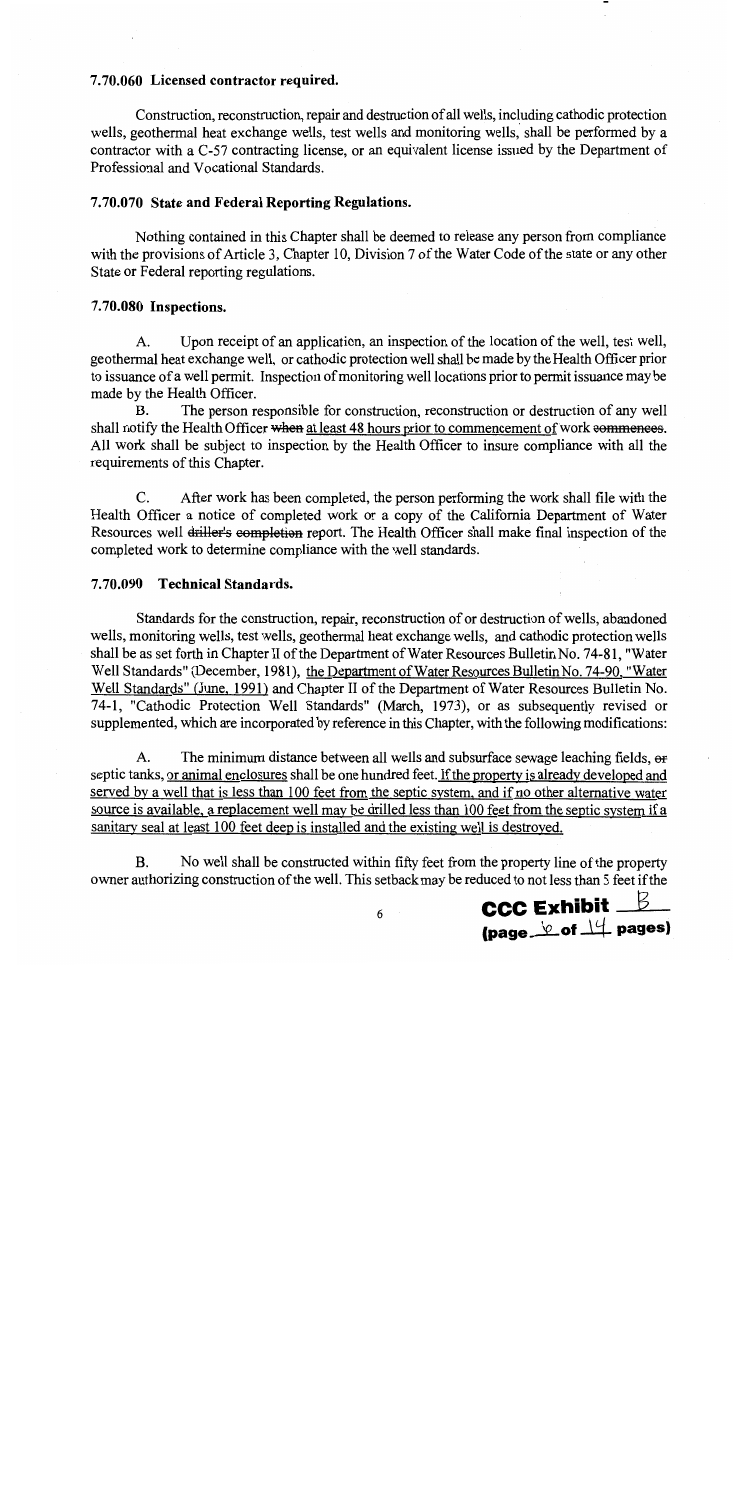owner of the adjacent property authorizes a reduction in setback, or if the Health Officer determines that area on the adjacent property within 100 feet of the proposed well is unsuitable for installation of an onsite sewage disposal system.

All wells shall be constructed so that the well seal shall be a minimum of fifty feet  $C_{\cdot}$ below the surface of the ground. If usable water is only available less than 50 feet from the surface. the Health Officer may allow the seal depth to be reduced to not less than twenty feet if the well construction, site conditions, and the characteristics of the underlying geology will preclude the downward movement of contaminants into the aquifer.

Drilling fluids and other drilling materials used in connection with well construction D. shall not be allowed to discharge onto streets or into waterways; and shall not be allowed to discharge off the parcel on which the well is constructed onto adjacent properties; provided, that adjacent property may be used temporarily for the discharge of such fluids and materials pursuant to a written agreement with the owner(s) of the adjacent property and provided that such fluids and materials are removed and cleaned up within thirty days of completion of the well drilling.

 $E_{\rm{L}}$ Water generated during test pumping of wells shall be dispersed or disposed of in a manner which will not cause excessive erosion or turbidity, in violation of County Code Chapters 16.22 or 16.24.

F. Paragraphs A. B. and C. do not apply to monitoring wells.

New wells that supply water to a public water system must use the methodology, as G. required by the State of California Department of Health Services Drinking Water Source Assessment and Protection Program, to determine the ten-year time-of-travel Ground Water Protection Zone. For other wells, e.g., individual domestic wells, the default Ground Water Protection Zone minimum radius of 1,000 feet for a five-year time-of-travel shall be used to protect the drinking water source from chemical contamination. If sites with existing soil and/or groundwater contamination are present within the ten-year zone for public water systems, or fiveyear zones for other wells such as domestic wells, and the Health Officer determines that there is a potential for a Contamination Hazard to be created, the Health Officer may require that a report evaluating the potential for contamination or pollution of the well from existing nearby activities be prepared prior to issuance of a well permit. The report shall be prepared by a Professional Geologist, Engineering Geologist or Professional Engineer and shall at a minimum include conclusions and data supporting the conclusions, including a description of site and regional geology, subsurface conditions, strata, direction and rate of groundwater flow, locations of vicinity water wells, and construction details for those wells as can be determined based on existing data. The report shall describe proposed well construction methods and other measures to be taken to prevent contamination or pollution of the well and surrounding aquifers. The Health Officer shall deny a well permit or require specific construction requirements in order to prevent contamination or pollution of the well or surrounding aquifers.

 $G.H.$  The Health Officer shall have the power to allow minor variances from the standards set forth in this section so as to prevent unnecessary hardship or injustice and at the same time accomplish the general purpose and intent of the standards and the resource protection policies of the County's General Plan and Local Coastal Program Land Use Plan. In no case may a variance be

**CCC Exhibit**  $\mathcal{L}$ (page 1 of 14 pages)

 $\overline{7}$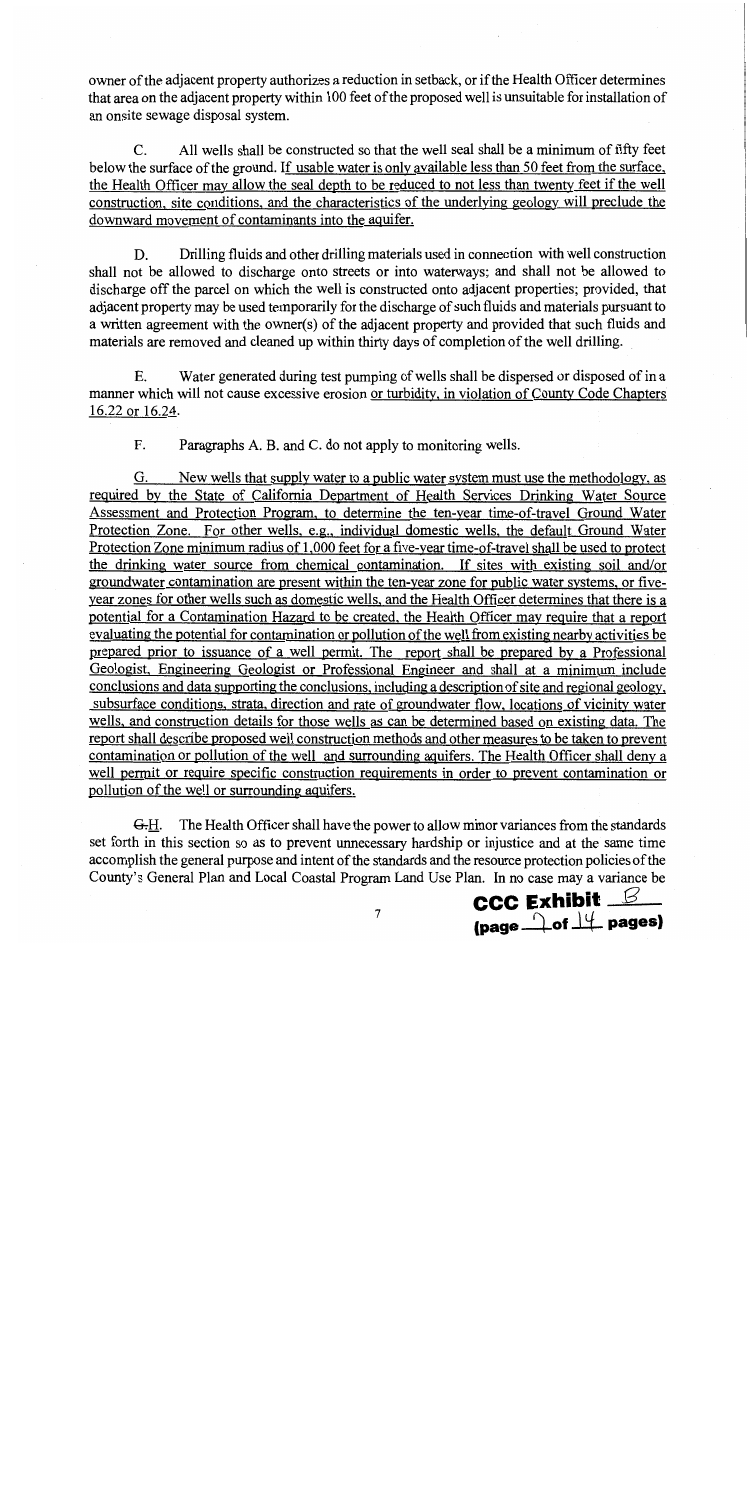granted that constitutes a special privilege.

The Health Officer may establish standards and procedures for the construction and destruction of wells to be used for monitoring or remediation of sites with known or threatened contamination.

## 7.70.100 Well Abandonment and Destruction; Inactive Well

A well is considered abandoned when it has not been used for a period of one year A. and it is not being maintained as a monitoring well or an Inactive Well. If the well owner demonstrates to the satisfaction of the Health Officer an intent to use the well again for supplying water or other associated purposes, the well is considered an Inactive Well.

 $\mathbf{B}$ . The owner of an Inactive Well shall properly maintain the well in such a way that:

The well is covered such that the cover is watertight and cannot be removed, except  $\mathbf{1}$ . with the aid of equipment or the use of a tool.

 $2.$ The well is marked so it can clearly be seen.

 $3<sub>1</sub>$ The area surrounding the well is kept clear of brush or debris.

 $\overline{4}$ . The pump shall be maintained in the well, with an approved power supply, except for temporary removal for repair or replacement.

 $C_{\cdot}$ On abandonment of a well, or on the order of the Health Officer, a well shall be destroyed under permit by methods described in Bulletin 74-81 and Bulletin 74-90, which are incorporated by reference in this chapter with the following modifications.

 $1<sub>1</sub>$ All open wells shall be immediately capped with a fixed cover until the well is properly destroyed.

 $\overline{2}$ . The well shall be completely sealed with acceptable sealing material from the true bottom of the well up to 5 feet of the surface. The casing should be cut off 5 feet below the surface, with the excavation backfilled by compacted native material.

3. Acceptable sealing materials are 237 sack neat cement, 10 sack cement grout, hydrated high solids 20 percent bentonite slurry, or any other compound approved by the Health Officer.

4. A tremie pipe or other method approved by the Health Officer shall be used to pump the sealing material into the well under pressure if the well is over 30 feet deep or more than 3 feet of standing water is present in the well. In some cases the well casing may be required to be perforated by the Health Officer, prior to sealing.

Where there is potential for movement of contaminants between the outside of the well casing and the borehole, the Health Officer shall require perforation of the casing at certain

**CCC Exhibit B** (page  $\frac{8}{2}$  of  $\frac{14}{2}$  pages)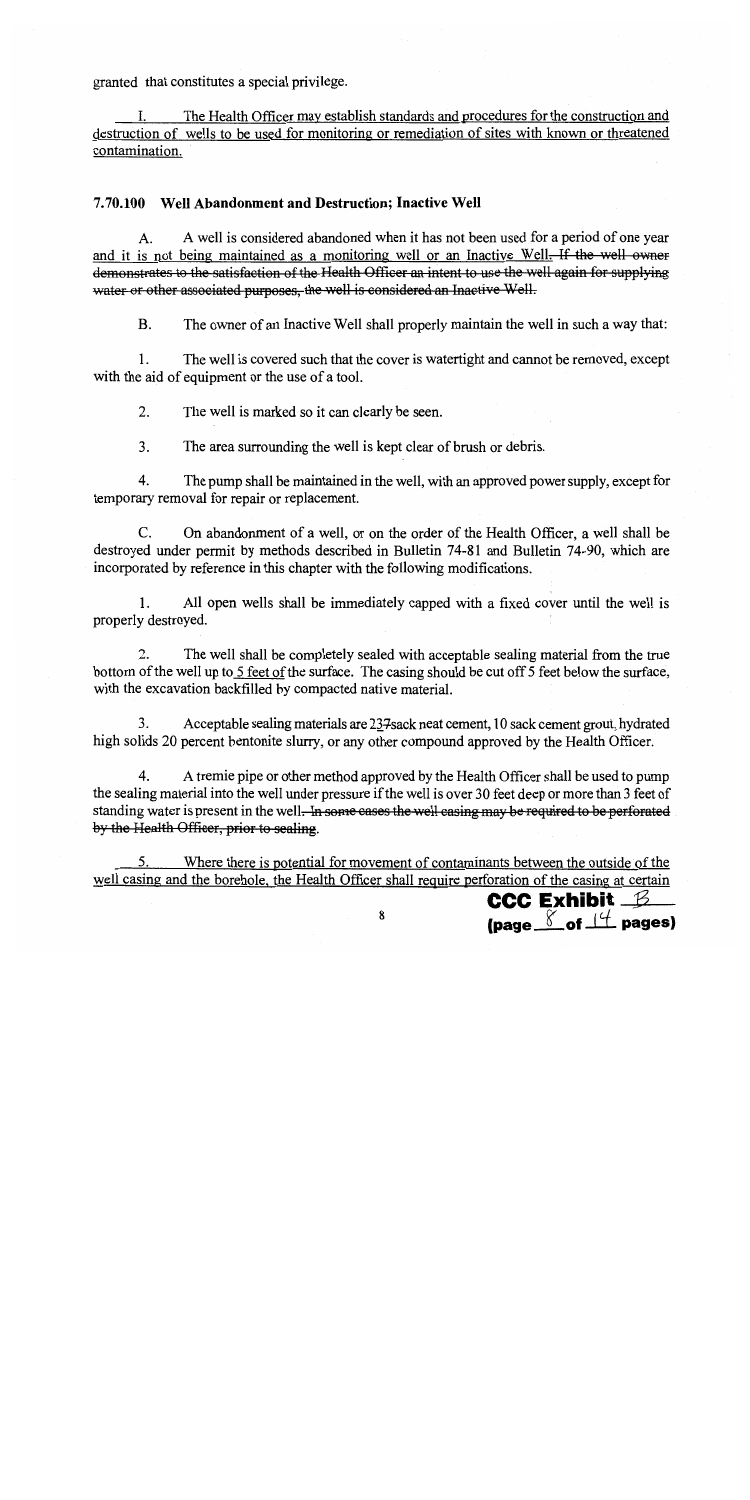depths, overdrilling, and/or other techniques which will seal the annular space outside the well casing as needed to prevent the migration of contaminants.

For destruction of wells where groundwater quality problems are known to exist, the 6. Health Officer may require that destruction be designed and supervised by a professional Geologist, Professional Engineer or other qualified person. The proposed method of destruction shall be subject to approval by the Health Officer prior to performance of the work.

D. A well which has any defects which will allow the impairment of quality of water in the well or in the water-bearing formations penetrated shall be destroyed and may not be designated Inactive. In areas where groundwater problems are known to exist, abandoned wells that penetrate and/or are perforated in two or more aquifers shall be destroyed and may not be designated Inactive.

To prevent the contamination of underground water supplies through open wells, no Е. person shall knowingly permit the existence on premises in his or her ownership or possession or control of any well opening or entrance which is not sealed or secured in such a way as to prevent the introduction of contaminants.

No person shall knowingly permit on premises in his or her ownership or possession F. or control the existence of any abandoned well that constitutes a known or probable pathway for the vertical movement of contaminants.

# 7.70.110 Groundwater protection.

Within the Pajaro groundwater protection zone, and in other areas where groundwater A. quality problems are known to exist by the Health Officer water contains constituents in excess of the applicable standards currently promulgated by the California Department of Health or where a monitoring agency has determined that seawater intrusion is threatened, all new wells shall be constructed in such a manner that the well does not provide a conduit for contamination or pollution between aquifers sereen or perforations are located solely in one aquifer. All other aquifers shall be sealed by installing a cement or cement grout seal in the annular space between the well casing and the borehole to prevent present and future inter-aquifer movement of water.

In such areas where groundwater quality problems are known to exist by the Health 1. Officer, the Health Officer shall impose a requirement for new wells which penetrate more than one aquifer that an electric log device measuring spontaneous potential and resistivity be run in the uncased well bore hole by a registered certified hydrologist, geohydrologist or other qualified person. Based on the data obtained from the electric log and the geologic log of the well, the hydrologist, geohydrologist or other qualified person approved by the Health Officer shall identify strata containing poor water quality and recommend to the well driller the location and specifications of the seal or seals needed to prevent the entrance of poor-quality water or its migration into other aquifers.

2. The well shall be completed with the seal or seals specified by the hydrologist, geohydrologist or other such qualified person. The person performing and evaluating the electric log shall submit a written report to the Health Officer.

Prior to completion of a well, a water sample shall be collected and tested for total **B.** 

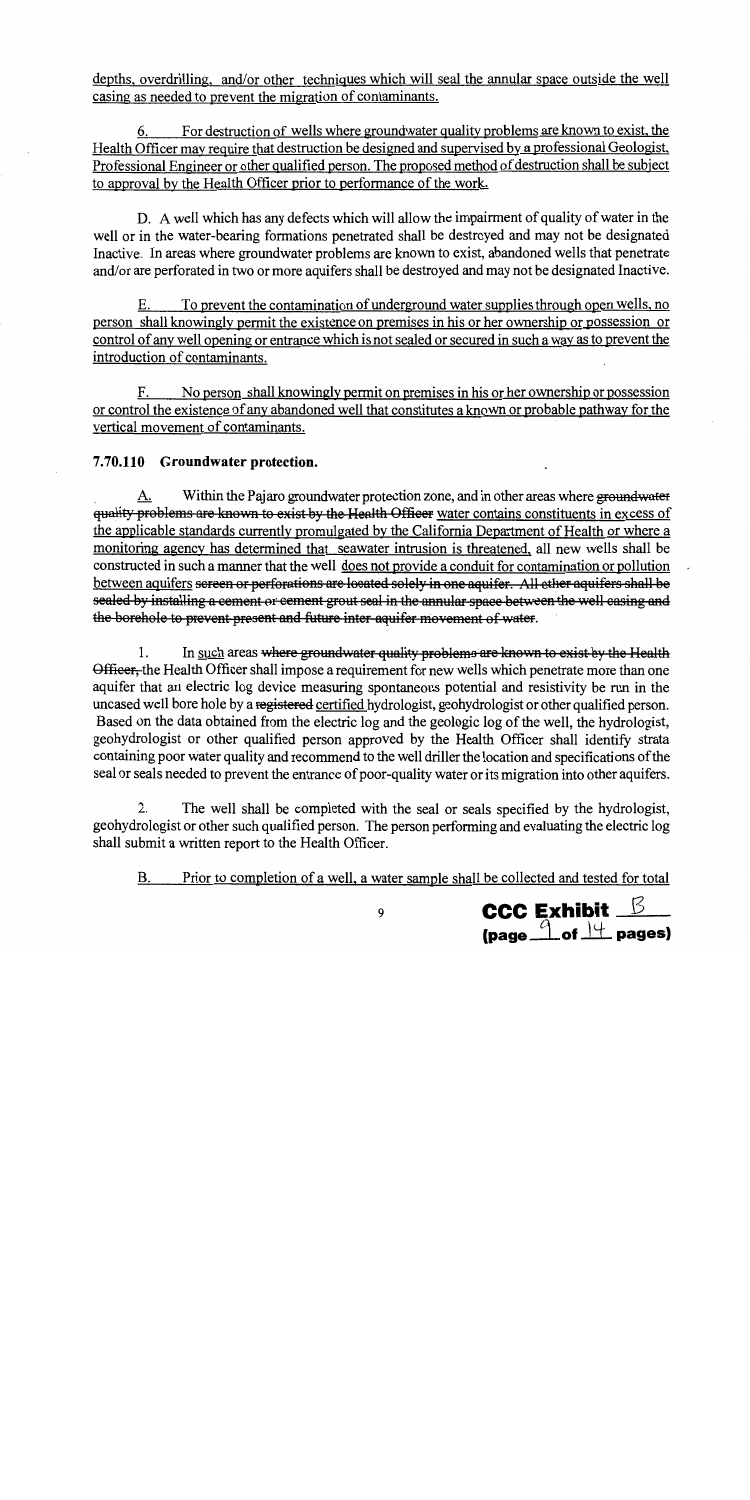dissolved solids, chloride, nitrate, and any other constituent which the Health Officer has reason to believe could be present in the well. The sample results shall be submitted to the Health Officer. If any constituent exceeds drinking water standards, the Health Officer shall require testing and sealing of the well pursuant to Section A., above. If drinking water standards cannot be met or the aquifer cannot be adequately protected from contamination or pollution, the Health Officer shall require that the well be destroyed. The Health Officer may require additional water quality testing upon completion of the well.

C. Each application for a new or replacement well shall accurately specify the parcels proposed to be served, the type of land uses to be served, the estimated annual water use, and the presence of any existing wells which also serve those uses. The Health Officer may require documentation to support the water use estimates provided.

For wells which will serve more than four residential connections or which will serve D. nonresidential uses which can be expected to utilize more than 2 acre-feet of water per year, the following measures will be taken to ensure that groundwater is put to beneficial use and is not wasted:

A water use efficiency audit shall be completed, with recommendations for increased 1. efficiency of use identified. The Health Officer shall require that all reasonable measures be implemented.

2. In lieu of performing an efficiency audit as required by subsection D.1, the property owner may provide verification that conservation measures to achieve efficient interior and exterior water use have been taken.

3. For new uses that will be developed after the well is completed, the property owner shall provide certification that conservation measures will be implemented as a part of the new use.

4. Requirements for water efficiency audits and acceptable conservation measures shall be established by resolution of the Board of Supervisors and updated as appropriate at least every three years to reflect advanced technology that is readily available locally.

7.70.120 Soquel Creek service area restrictions.

 $A<sub>1</sub>$ Findings. The Board of Supervisors finds and determines that:

 $\mathbf{1}$ . Several reports have been prepared which indicate the potential for seawater intrusion into the Purisima Formations of the Soquel-Aptos groundwater basin; and

 $2.$ There is need for careful monitoring and management of the groundwater basin; and

 $3<sub>1</sub>$ Careful management is greatly facilitated by restricting the number of new wells and requiring that new development be supplied by Soquel Creek County Water District, a public agency empowered to carry out monitoring and management efforts; and

 $\overline{4}$ . Construction of new wells within the water district service area increases the potential

**CCC Exhibit** <u>B</u> (page  $\Box$  of  $\Box$  pages)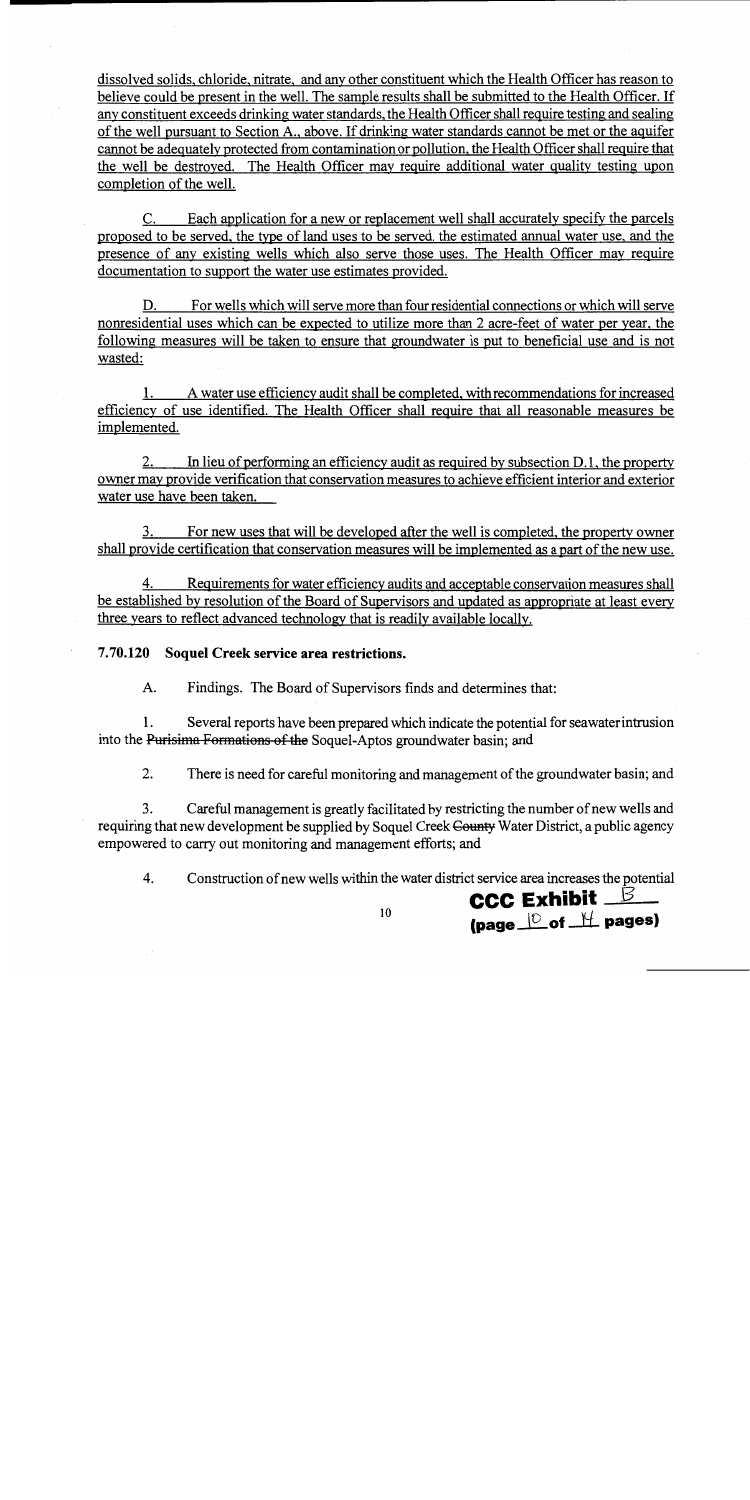public health hazard of cross-connection between public and private water systems;

Current County General Plan policies require that new development within the urban 5. services line be served by a public water system.

Well Construction Within the Soquel Creek County Water District Service Area. The **B.** construction of new wells shall be prohibited on parcels that are both within the area designated as the "Soquel-Aptos groundwater basin" (as adopted by separate Board Resolution 233-81) and within two hundred feet of a water distribution line of the Soquel Creek County Water District.

New Well Construction--Exceptions. The following new well construction shall not  $\mathcal{C}$ be subject to the prohibition of this section:

Replacement of existing wells;  $1<sub>1</sub>$ 

 $2.$ Construction of a well for agricultural use, monitoring and observation purposes, geothermal heat exchange or cathodic protection; and

3. Well construction on parcels which cannot be served by the Soquel Creek County Water District, as determined by the Environmental Health Director based on a written statement from the District clearly demonstrating their inability to provide service.

4. Construction of a well by any public water purveyor.

#### 7.70.130 Groundwater emergencies.

A groundwater emergency shall be declared in areas demonstrated to be experiencing a groundwater overdraft exceeding the safe yield in order to prevent further depletion and degradation of water resources where such degradation threatens the public health, safety and welfare of the community and where the Board of Supervisors finds that adequate measures are not already being taken to alleviate the overdraft situation. The emergency shall have no effect on drilling of monitoring geothermal heat exchange or cathodic protection wells.

A. Declaration. A declaration of a groundwater emergency shall be made by the Board of Supervisors only after a public hearing. Such an emergency shall be declared by resolution of the Board after the public hearing to consider all relevant information such as, but not limited to, the most current groundwater study, recommendations of water purveyors and the Water Advisory Commission and only after the following findings can be made:

1. The designated area is experiencing a groundwater overdraft exceeding the long-term average annual recharge of groundwater resource;

2. The creation of new wells or the expansion of existing wells will significantly increase the demand on the affected aquifer and thereby increase the overdraft; and

 $3<sub>1</sub>$ The continuation of the overdraft will result in further depletion and degradation of the water resource that can lead to, but is not limited to, impairment of the aquifer or allowing the

**CCC Exhibit**  $6$ Ipage  $\Box$  of  $\Box$  pages)

 $11$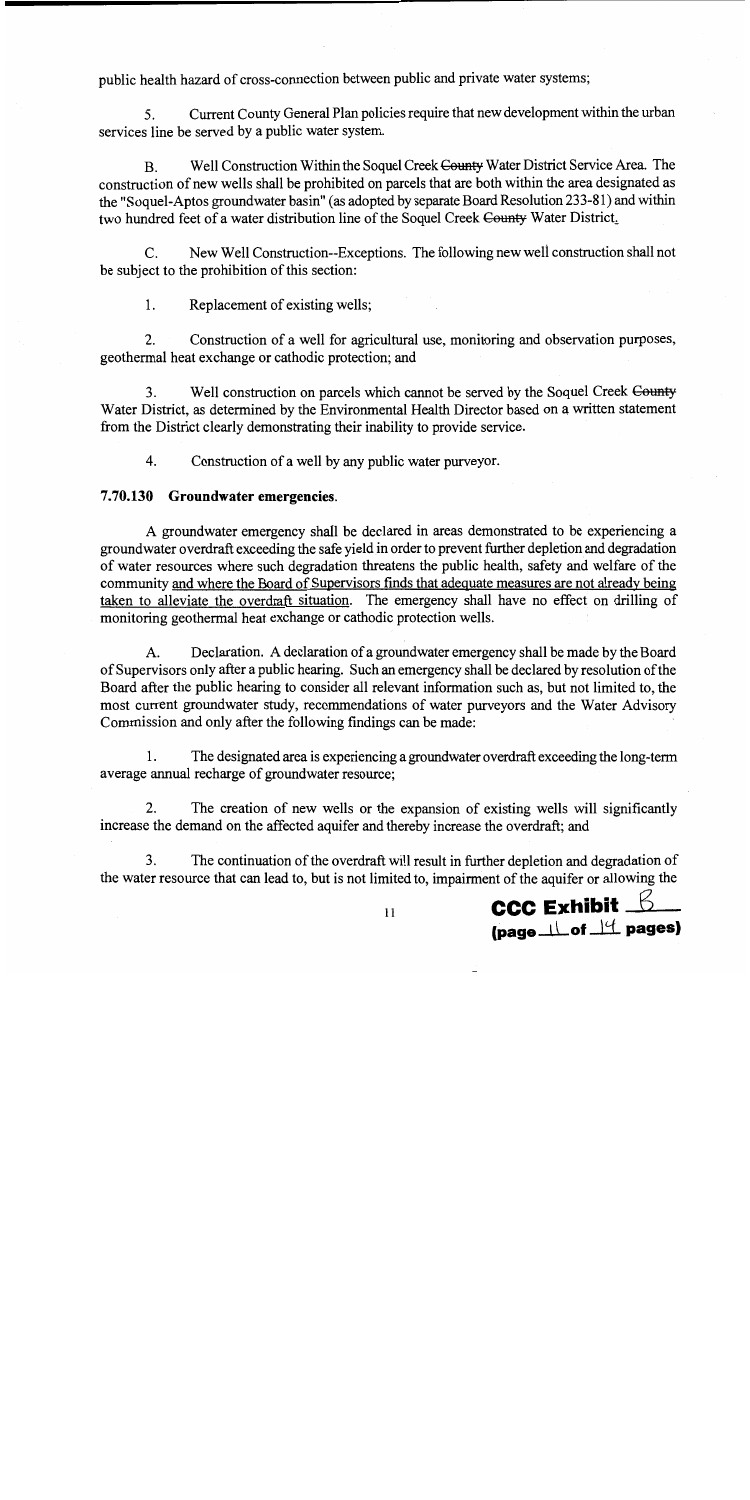ingress of low-quality or saline waters.

Adequate measures are not being taken by water users and other responsible agencies 4. to alleviate the overdraft situation.

Immediate Measure to Alleviate. In areas where a groundwater emergency is  $B<sub>r</sub>$ declared, the Board of Supervisors shall take action to establish water conservation measures, to limit construction of new wells, to regulate pumping from or expansion of existing wells, and in order to prevent further depletion and degradation of the affected aquifer. In taking these actions, the Board shall give consideration to the seasonal needs of agriculture including, but not limited to, the following factors.

 $1<sup>1</sup>$ Agriculture's need to repair, maintain and replace existing wells serving existing agricultural use acreage;

Well construction for agricultural use to serve existing agricultural acreage when new  $2.$ parcels are created due to change in legal ownership, split parcels or parcels created by change in zoning laws or other governmental regulations; and

 $3<sub>1</sub>$ The different water requirements of agricultural crops.

 $C_{\cdot}$ Long-term Measures to Alleviate. The Board shall initiate actions such as, but not limited to, joint power agreements with other agencies with the goal of finding permanent solutions to the groundwater problem.

Duration. A groundwater emergency and the measures enacted to alleviate the D. emergency shall remain in effect until rescinded as established in Subsection F of this Section.

E. Annual Review. The establishment of a groundwater emergency and all actions to alleviate the emergency shall be reviewed by the Board of Supervisors within one year of the date of enactment of the measures at a public hearing to decide whether the declaration of emergency shall remain in effect.

 $\mathbf{F}_{\cdot}$ Rescinding. A groundwater emergency shall be rescinded by resolution of the Board of Supervisors after a public hearing when one of the following findings are made:

 $1.$ Alternative water sources which compensate for the existing overdraft and supply the affected area are developed;

 $2.$ A groundwater management program is implemented which will allow for additional development without contribution to groundwater overdraft; or

 $3<sub>1</sub>$ The Board of Supervisors determines that new information is available which indicates that the technical data upon which the original findings were based is no longer valid.

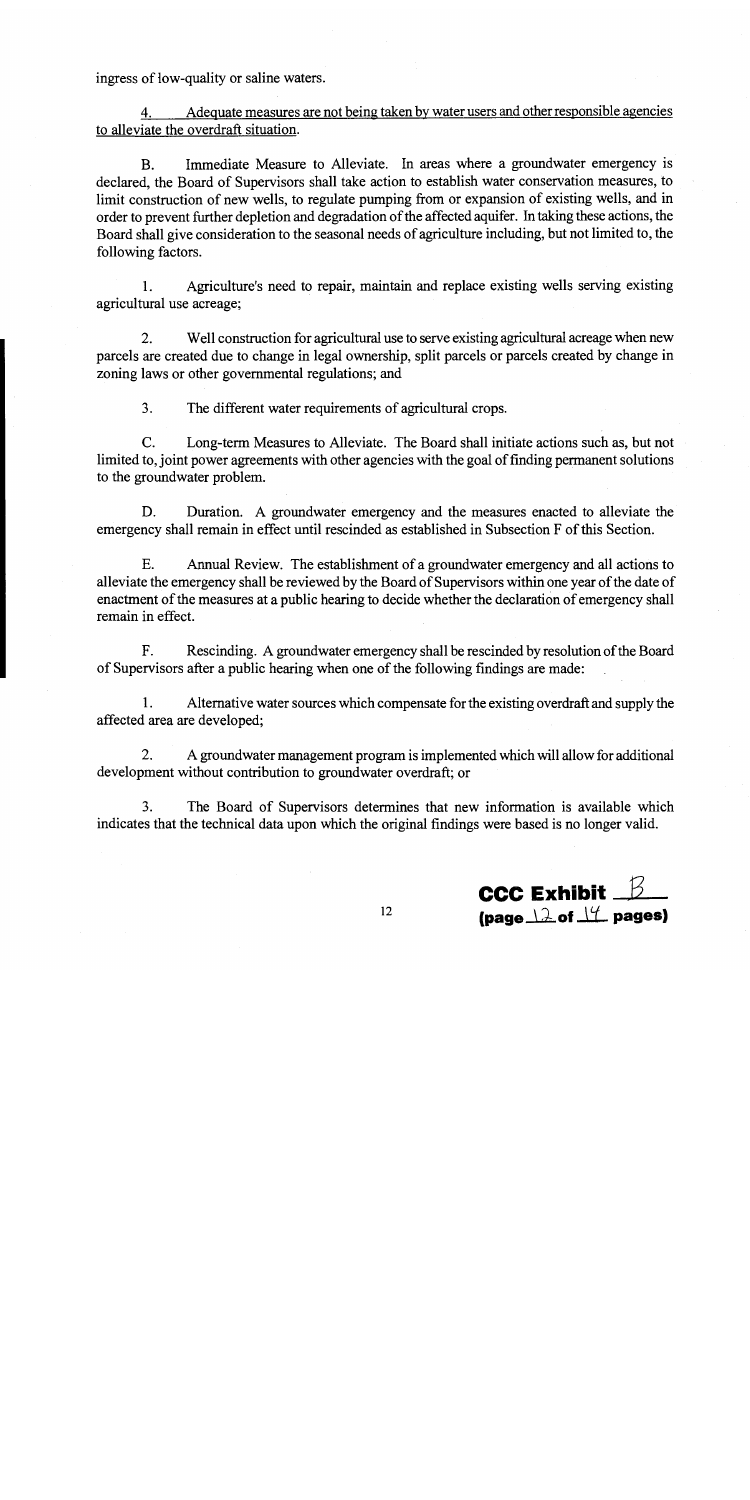# 7.70.140 Abatement--Investigation.

The Health Officer may, upon reasonable cause to believe that an abandoned well, a cathodic protection well, or any other well, may potentially either contaminate or pollute groundwater, investigate the situation to determine whether such potential threat to groundwater quality or present nuisance, does, in fact exist. The Health Officer shall have the power upon presenting identification to any person apparently in control of the premises to enter upon any such premises between the hours of 8:00 a.m. and 6:00 p.m., to discover or inspect any thing or condition which may indicate such a nuisance or threat to groundwater quality. The Health Officer may examine such premises, things or conditions, take such samples and make such tests as needed and take other steps reasonably necessary for the proper investigation and determination of whether a nuisance or threat to groundwater quality exists.

#### 7.70.150 Abatement generally.

Whenever the Health Officer determines that an abandoned well, a cathodic protection well, or any other well or is presently polluting or contaminating groundwater, or poses a substantial threat to groundwater quality, or is otherwise not in compliance with the provisions of this Chapter, the Health Officer may abate the well as a nuisance in accordance with the provisions of Chapter 1.14 of this Code.

## 7.70.160 Nuisance--Abatement of safety hazard.

This chapter shall not affect the right of the county to abate as a public nuisance pursuant to Article 9, Chapter 1, Division 1, Title 5, of the Government Code (commencing with Section 50230) any abandoned well, or cathodic protection well, or other well which presents a safety hazard.

#### **Amendments** 7.70.170

Any revision to this chapter which applies to the coastal zone shall be reviewed by the Executive Director of the California Coastal Commission to determine whether it constitutes an amendment to the Local Coastal Program. When an ordinance revision constitutes an amendment to the Local Coastal Program, such revision shall be processed pursuant to the hearing and notification provisions of Chapter 13.03 of the Santa Cruz County Code, and shall be subject to approval by the California Coastal Commission.

### **SECTION II**

This ordinance shall take effect on the 31st day after the date of final passage or ten days after certification by the State Coastal Commission, whichever is latest.

#### **SECTION III**

In order to prevent or control groundwater overdraft, and to preclude the declaration of a groundwater emergency pursuant to Section 7.70.130, the County Board of Supervisors, after holding a public hearing, may take action to enact additional measures applicable to production wells, water conservation, monitoring and other activities within its jurisdiction that are deemed



13